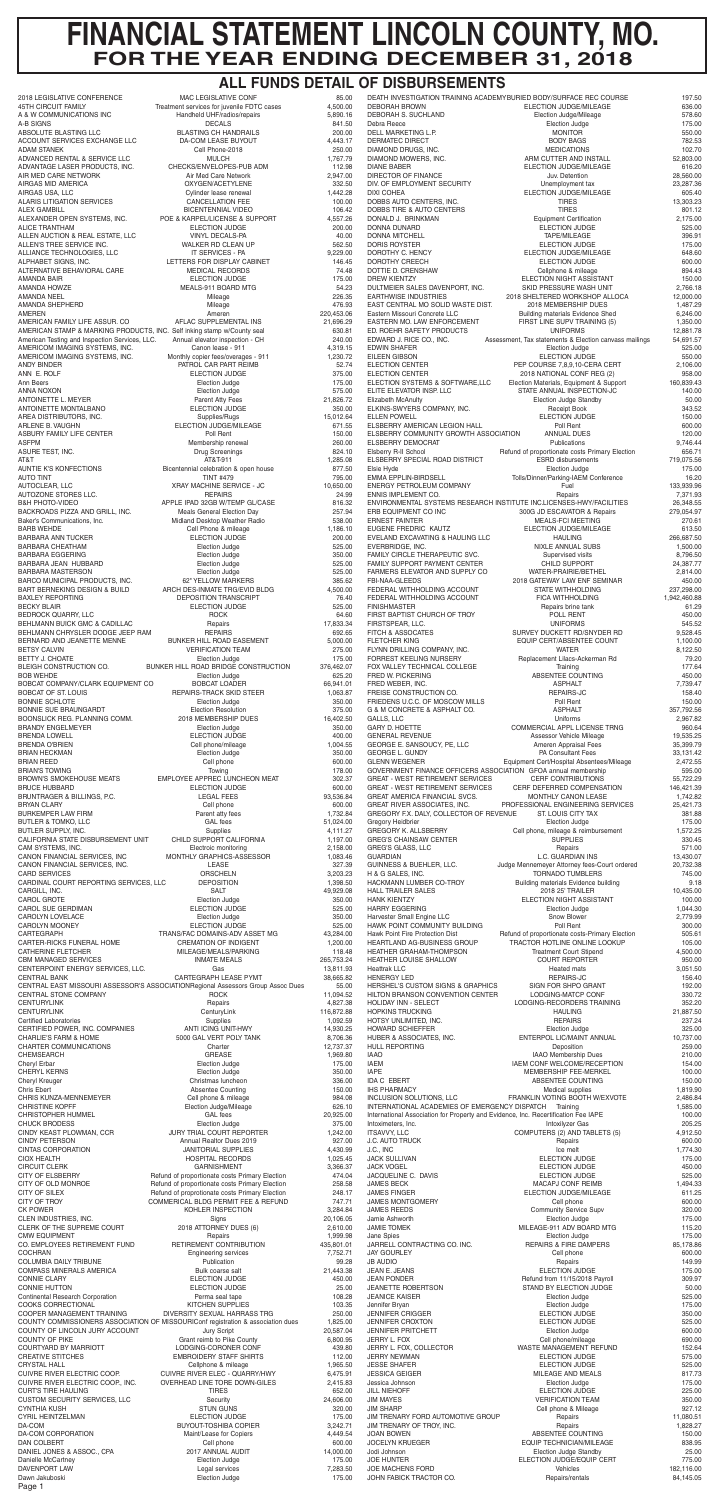JUDY M. WRIGHT **ELECTION JUDGE** MARK CURT THE MONTHLY LEASE-LETF DET 12,000.00

John Ilgenfritz 525.00 JOHN T. BRUERE **GAL fees** GAL fees **180.00** JOHNNY LANG ELECTION JUDGE 375.00 JOHNSON CONTROLS FIRE PROTECTION LP New Fire Panel & Inspections 25,135.16<br>JOHNSON CONTROLS. INC. 2579.00 JOHNSON CONTROLS, INC. DUCT CLEANING-JAIL 10,579.00 Joseph G. Mc Culloch (1,600.00)<br>JOSEPH PIECHOINSKI (20.00) REFUND DUE TO PROCESSING ERROR (30.000) JOSEPH PIECHOINSKI REFUND DUE TO PROCESSING ERROR 30.00 ELECTION JUDGE 600.00<br>ELECTION JUDGE 350.00 JUDITH A. HUMES 350.00<br>JUDY M. WRIGHT SERIENT STREED TO BELECTION JUDGE 350.000 350.000 3505.00 JUDY M. LENK Election Judge 525.00 JUDY MONTGOMERY ELECTION JUDGE 350.00 JULIE RODGERS 645.64<br>
K FLYNN INSURANCE AGENCY COMM PROP INS & BONDS 70,057.00 K FLYNN INSURANCE AGENCY COMM PROP INS & BONDS 70,057.00 KAMAL SABHARWAL, INC. AUTOPSY 3,340.00 KAREN GEEDING **ELECTION JUDGE** 350.00 KAREN HEIDBRIER ELECTION JUDGE 325.00 ELECTION JUDGE 325.00 KAREN WEST **Election Judge 552.70** KARPEL SOLUTIONS PBK HOSTING (20) 2017 3,225.00 ELECTION JUDGE/MILEAGE 621.60<br>Election Judge 625.00 NATHERINE L. SCHULTE<br>KATHERINE L. SCHULTE ELECTION SELECTION DUCKER Election Judge KATIE WOELFEL 129.60 KATY MILLWOOD **ELECTION JUDGE** 175.00 KAY FAIR Mileage/meals 865.04 KAYE BYERS ELECTION JUDGE/MILEAGE 412.60 ELECTION JUDGE 175.00 KELLY WALTERS **Cell phone & reimbursement** 721.36 Kemco Aluminum, Inc.  $\mu$  and  $\mu$  are absoluted a Awning repairs, removal, replacement  $\mu$  5,436.00 KENNETH E. BAILEY ELECTION JUDGE/MILEAGE 529.50 KERRY KLUMP **Election Support Election Support** 100.00 KEVIN BISHOP Mileage 1,356.20 KEYSTONE ENGINEERING & MFG CORP BIT WASHER/MILLING MACHINE 433.99 KIMATERIALS, INC SAND-TRACKSIDE FARM PATCH 54.00 WIRING SUPPLIES 2,434.34 KINION TOWING 1,985.00 KNAPHEIDE TRUCK EQ CENTER Repairs & new snow plow 21,044.19 KNIGHTHAWK SECURITY SERVICES, LLC. SECURITY SERVICES SECURITY 36,981.31 KNIGHTS OF COLUMBUS **ROOM RENTAL-USACE SPRING MTG** 450.00 KNIGHTS OF COLUMBUS **And Collect Columbus** Poll Rent 150.00 KUNA FOODSERVICE KITCHEN SUPPLIES 13,991.78 LANGUAGE LINE SVC., INC. LANGUAGE LINE SVC 36.75 LARRY TUCKER **Cell phone** 600.00 LASCENA BERRYMAN ELECTION JUDGE 525.00 LAURA LYNN MURPHY, RMR, CCR DEPOSITION DEPOSITION 133.20 LAURA W. MURPHY ELECTION JUDGE 525.00 LAVERNE WRIGHT Election Judge 600.00 LAW ENFORCEMENT SYSTEMS, INC. THE PATROL TICKET BOOKS 323.00 LAW OFFICE OF JESSE A. GRANNEMAN, LLC. GAL & Court Order for Juv. 13,820.32 LAWSON PRODUCTS, INC. <br>LEAH W. CHANEY 1,574.20<br>G,843.82 Reimburse for Attorney fees & Furniture/mileage 6,843.82 Reimburse for Attorney fees & Furniture/mileage 6,843.82 LEGALSHIELD LEGALSHIELD 3,823.41 LEO PAGANO ELECTION JUDGE 600.00 LEON UNIFORM COMPANY, INC. COMPANY, INC. COMPANY, INC. COMPANY, INC. COMPANY, INC. LEWIS REED & ALLEN P.C. AMEREN LEGAL FEES 23,730.12 LINCOLN CO. ASSOCIATE COURT GARNISHMENT 3,132.07 LINCOLN CO. BAR ASSOCATION BAR DUES (5) 125.00<br>
LINCOLN CO. COUNCIL ON AGING Yearly allocation 22,575.00 LINCOLN CO. COUNCIL ON AGING Yearly allocation 22,575.00<br>
LINCOLN CO. FARMERS COOP., INC Water soft/Dog food 2,654.71 LINCOLN CO. FARMERS COOP., INC Water soft/Dog food 2,654.71 LINCOLN CO. FPD # 1 RADIOS REPROGRAMMED 958.86 Lincoln Co. Genealogical Society Bicentennial Book 65.00 LINCOLN CO. HEALTH DEPT. DENTAL EXAM-INMATE 30.00 LINCOLN CO. HIGHWAY DEPARTMENT Fuel Fuel Fuel 76,340.89 LINCOLN CO. JOURNAL Publications 22,990.65<br>
LINCOLN CO. MEDICAL INS. ACCNT L.C. MEDICIAL INS 1,629,177.97 LINCOLN CO. MEDICAL INS. ACCNT L.C. MEDICIAL INS 1,629,177.97<br>LINCOLN CO. MEDICAL INS. ACCT. L.C. GUARDIAN INS 74,428.46 LINCOLN CO. MEDICAL INS. ACCT. L.C. GUARDIAN INS 74,428.46 LINCOLN CO. RECORDER OF DEEDS Recording fees 630.00<br>
LINCOLN CO. SOIL CONSERVATION 2018 LINCOLN CO SOIL ALLOCATIO 3,700.00 2018 LINCOLN CO SOIL ALLOCATIO 3,700.00 LINCOLN COUNTY FAIR Election Training-Hall Rent 300.00 LINCOLN POWER SPORTS, LLC<br>
LINCOLN POWER SPORTS, LLC LINDA J. SULLIVAN ELECTION JUDGE/MILEAGE 681.90 LINDA K RAMSOUR ELECTION JUDGE 600.00 Linda Sambo Election Judge Standby 50.00 LINDA SUE CARR Election Night Assistant 300.00 Lionmark Construction Companies LLC CHIP SEAL/DOUBLE SEAL PROJECTS 1,474,904.04 LOIS SCHUBERT **Election Judge 350.00** LOU FUSZ FORD Sheriff Vehicles 115,887.58 LOUISE H. MAYES 600.00 Lowe's Building Materials for Sheriff Evidence Bldg 11,742.56 LYNETTE HORN STANDBY ELECTION JUDGE 25.00 M.A.C.C.E.A CONF FEE/ASSOC DUES-COUNTY CLERK 725.00 M.A.P.A. A. REG FEES MAPA MTG/TRG (13) 4,250.00 M.A.T.C.P. M.A.T.C.P. REGISTRATION 250.00 MAC CONFERENCE MAC CONF REG MUELLER/BASS 600.00 MAC WORKERS' COMPENSATION TRUST WORKERS COMP 2018 142,502.00 MADYLN BASHAM UNIFORM ALTERATIONS 20.00 MAGRUDER LIMESTONE CO., INC. ROCK ROCK 744,226.07 MAPLOGIC CORPORATION **ESRI-LAYOUT MANAGER RENEWAL** 
100.00

100.00

100.00

100.00

26 000 00

26 000 00

26 000 00

26 000 00

26 000 00

26 000 00

26 000 00

26 000 00

26 000 00

26 000 00

26 000 00

26 000 00

26 00 MARCEL E. HAULARD Physician services-Jail 36,000.00 MARCO TECHNOLOGIES LLC Monthly Konica/Property Tax 1,885.39 MARCO TECHNOLOGIES LLC. CANON COPIER W/STAPLE FINISHER 22,488.01 Marelly Leasing, LLC. Zoll AED's/Pedi Padz 4,856.50 MARIA E. LAIRD ELECTION JUDGE 525.00 MARIE COLLINSON **ELECTION JUDGE** 350.00 MARIE LASH Cell Phone-Nov 50.00 MARILYN F. SHAFER ABSENTEE COUNTING 300.00 MARIPOSA PUBLISHING 80.00

Page 2

MO SHERIFF'S ASSOCIATION CCW Permits, Training & activity books 1,560.00<br>MO STATE ASSESSORS ASSOCIATION ANNUAL CONF REG 1,920.00 MO STATE ASSESSORS ASSOCIATION MO State Hwy Patrol-Law Enforcement Academy MULES MULES 1,725.00 MO VOCATIONAL ENTERPRISES FILTERS FILTERS 1,024.45 MOBILEXUSA X Rays 390.00 MOBILIS TECHNOLOGIES ANNUAL SOFTWARE AND SUPPORT 16,100.00 MONTY'S BAR-B-QUE SCCAR LUNCHEON-FOOD 720.00 MOONEY MARKETING Created logo/signs, decals & shirts 4,186.27 MOORE MEDICAL LLC MEDICAL SUPPLIES 11,247.94 MOPS REVOLVING FUND 2018 PBK MAINTENANCE-19 USERS 9,130.00<br>MORDT TRACTOR & EQUIPMENT CO. REPAIRS & NEW HOLLAND TRACTOR 81.697.08 REPAIRS & NEW HOLLAND TRACTOR MOSCOW MILLS CHAMBER DUES MOSCOW MILLS CHAMBER OF COMMERCE MOSCOW MILLS CHAMBER DUES 70.00 MULES MONEY CUTECH FUND 5,175.00<br>MT SPECIALTY CONTRACTING Showlice removal Showling the state of the state of the showling state of the Showlin MT SPECIALTY CONTRACTING<br>MUSTERMAN FAR INC<br>2 810 13 MUSTERMAN FAB, INC. Repairs 2,810.13 NANCY ANN JACKSON ELECTION JUDGE 600.00 NANCY F. SCHIEFFER Election Judge/Mileage 602.00 NAPA AUTO & TRUCK **Auto Parts & Equipment** 28,791.70<br>NAPWDA 45.00 **MEMBERSHIP RENEWAL-WINGRON** NAPWDA MEMBERSHIP RENEWAL-WINGRON 45.00 199.00<br>
NEMBERSHIP DUES 39.00<br>
RENEWAL SUBSC NADA GUIDES 36 00 NATIONAL APPRAISAL GUIDES **RENEWAL SUBSC NADA GUIDES** 736.00<br>NATIONAL ASSOC OF SCHOOL RESOURCE OFFICERS, INC.ADVANCED TRAINING (6) 2,370.00 NATIONAL ASSOC OF SCHOOL RESOURCE OFFICERS, INCADVANCED TRAINING (6)<br>NATIONAL ASSOC. OF COUNTIES 2018 MEMBERSHIP DUES NATIONAL ASSOC. OF COUNTIES 2018 MEMBERSHIP DUES<br>NEMO WORKFORCE DEVELOPMENT BOARDWORKFORCE DEV BRD UNRESTR FUND 2500.00 NEMO WORKFORCE DEVELOPMENT BOARDWORKFORCE DEV BRD UNRESTR FUND NEOFUNDS BY NEOPOST POSTAGE 10,450.00 NES MISSOURI, INC. THE SAME SERVICE RESOLUTION OF THE SERVICE RESOLUTION OF THE SERVICE RESOLUTION OF THE SERVICE RESOLUTION OF THE SERVICE RESOLUTION OF THE SERVICE RESOLUTION OF THE SERVICE RESOLUTION OF THE SERVICE RESO NEUMAYER EQUIP. CO., INC. The Process Repairs Diesel Pump 4,263.22 NEW HOPE BAPTIST CHURCH **Poll Rent 225.00**<br>NEW SAI EM BAPTIST CHURCH POLL Rent 2450.00 NEW SALEM BAPTIST CHURCH POLL RENT POIL Rent 450.00<br>NFORM ARCHITECTURE, LLC. And PROF SERV-MASTER PLAN CH 41,250.00 NFORM ARCHITECTURE, LLC. THE PROF SERV-MASTER PLAN CH 11,250.00 NFPA 278.54<br>NMS LABS 278.54<br>NMS LABS 5,020.00 TOXICOLOGY 5,020.00 NOELLE CHEESEMAN GAL fees GAL fees 12,795.00<br>NORALEEN V. KAMLER ELECTION JUDGE/MILEAGE 405.40 NORALEEN V. KAMLER ELECTION JUDGE/MILEAGE Norma Barber Election Judge 175.00 NUWAY CONCRETE FORMS, INC. SUPPLIES SUPPLIES 2,509.72 OATS, INC. 66,604.57 OFFICE DEPOT **Office Supplies & Furniture** 14,395.58 OLD ALEXANDRIA METHODIST CHURCH POII Rent Poll Rent 150.00 CLD MONROE LUMBER CO.<br>OLD MONROE LUMBER CO. Maint. Repairs & doors for dispatch 7,467.84 OLD MONROE LUMBER CO. Maint. Repairs & doors for dispatch 7,467.84 OLD REPUBLIC SURETY GROUP BOND RENEWAL-ASSESSOR 270.00 O'REILLY AUTOMOTIVE, INC. The contract of the repairs and repairs the contract of the 13,034.43 OUTDOOR WARNING CONSULTING LLC. Sirens Sirens 11,217.00 P.A.C.A.R.S. P.A.C.A.R.S. 11,628.00 PAM PAULSMEYER Election Judge 635.10 PAMELA MARIE BROWN ELECTION JUDGE 525.00 Pamela Swofford **150.00**<br>PARAQUAD 150.00<br>INTERPRETER 150.00 INTERPRETER 412.00 PARKER BRAUER ELECTION JUDGE 350.00 PARTSMASTER Supplies PATRA TAYLOR **EXECUTE IN SCCAR LUNCHEON TABLES/CHAIRS** 160.00 PATRICIA GENIECE ARTRU Absentee Counting 450.00 PATRICIA J. POOL Election Judge 600.00 PATTI L. PHILLIPS **Election** Judge PATTY SCHROER 175.00 PAULA PALMER BERNEKING **Election Judge 1996** 375.00 Paula Stewart **Paula Stewart 175.00** Election Judge **175.00** PAULA STOOPS 2,324.45 PAYLOGIX **Supplemental insurances** 18,702.02 PENGAD, INC. LABELS 22.60 PEOPLES BANK & TRUST COMPANY Lease & NID Bond Payments 452,455.04 PICTOMETRY INTERNATIONAL CORP Aerial Imagery 25,552.50<br>PIKE COUNTY TREASURER DYS Grant reimbursement 12 549.67 PIKE COUNTY TREASURER DYS Grant reimbursement 12,549.67 PIKE LINCOLN COUNTY PORT AUTHORITY FY 2017/2018 CONTRIBUTION 2,000.00 PITNEY BOWES 2008 2009 1054.71 PITNEY BOWES 251.57 PITNEY BOWES INC. THE POSTAGE METER SUPPLIES ASS.94 PLAZA TIRE SERVICE #44 Auto Repairs Auto Repairs 256.91 POMP'S TIRE SERVICE INC. TIRES TIRES 27.118.37 POSTAGE BY PHONE RESERVE ACCT. POSTAGE FOR METER 6,000.00 PREFERRED FAMILY HEALTHCARE, INC. Project Out-Portal Grant 8,913.40<br>PRESORT, INC. PRESORT, INC. Postage-Receipts/WID Statements 12,000.00 PRESORT, INC. **PRESORT, INC.** Postage-Receipts/WID Statements PRICE DIGESTS **Recreational Vehicle Blue Book Renewal** 174.95 PRIORITY DISPATCH CORPORATION EPD CERT - MEYER 1,095.00<br>PROGRESSIVE MICROTECHNOLOGY INC. PMI EV TRACKER ANNUAL TECH SER 695.00 PROGRESSIVE MICROTECHNOLOGY INC. PMI EV TRACKER ANNUAL TECH SER 695.00 PTS OF AMERICA, LLC<br>
PUBLIC WATER SUPPLY DIST. NO.2 WATER & SEWER-LETF DET 1,845.21 PUBLIC WATER SUPPLY DIST. NO.2 WATER & SEWER-LETF DET 1,845.21 PURCHASE POWER-LETF POSTAGE-LETF 1,661.10 POSTAGE-RENT-LATE FEE 2,741.78 PURITAN SPRINGS WATER DRINKING WATER Drinking water 1,113.64 Q-STOP L.L.C. FUEL 1,428.72 QUEST RECORDS, LLC<br>
QUILL CORPORATION, INC. 
CORPORATION, INC. 
Computes & Furniture

GUILL CORPORATION, INC. Office supplies & Furniture 37,141.21 R. J. HECHLER HARDWARE, INC Maint Repairs & Misc. 6,191.73<br>R.P. LUMBER CO., INC. 6,191.73<br>3,479.20 R.P. LUMBER CO., INC. Building materials Evidence Shed 3,479.20 UNIFORMS REIMB 49.07<br>Cell phone 600.00 RANDALL SIEBERT Cell phone Cell phone 600.00 RAY DOUGLAS SILVEY **ELECTION JUDGE 600.00** Raymond Bird 60.00 Election Night Assistant 50.00 Election Night Assistant 50.00 EBECCA RICHARDSON 60 REBECCA RICHARDSON MILEAGE/MEALS 1,099.09 RECORDERS ASSOC. OF MISSOURI RECORDERS TRAING - REG FEE 500.00 RECORDS MANAGEMENT SOLUTIONS AXS DATABASE ANNUAL SUP/MAINT 575.00<br>REDEMPTION RANCH 575.00 REDEMPTION RANCH Youth camp 10,000.00 REDONDA HEITMAN ELECTION JUDGE 525.00 RENEE PAGANO ELECTION JUDGE 525.00 REIMBURSEMENT-POWERLINE DAMAGE 795.00 RIVERSIDE ICE CO. Ice 669.50 ROBERT B. WRIGHT ELECTION JUDGE 525.00<br>
BODNEY BARNHILL STREAMENT MEAL EXPENSES FOLMTC RODNEY BARNHILL MEAL EXPENSES-FCI MTG 348.48

| MARK'S QUICK PRINTING, INC.           | Full color cards                                                          | 70.00      | RODNEY BARNHILL                                                      | MEAL EXPENSES-FCI MTG             | 348.48     |
|---------------------------------------|---------------------------------------------------------------------------|------------|----------------------------------------------------------------------|-----------------------------------|------------|
| <b>MARSHA FLAMM</b>                   | ELECTION JUDGE/MILEAGE                                                    | 597.25     | ROLAND MACHINERY                                                     | STEEL AND CARBIDE SNOW PL EDGE    | 1,334.16   |
| MARSHALL FORD SALES, INC.             | Repairs                                                                   | 8,738.11   | RO-MAR SUPPLY, INC.                                                  | Maint Repairs & Misc.             | 1,879.86   |
| MARTIN GENERAL CONTRACTORS            | SHPO GRANT RF-17-004 CH CUPOLA                                            | 129,218.31 | <b>RON VAUGHN</b>                                                    | Election Judge                    | 525.00     |
| MARY ANNE KEMPER                      | ELECTION JUDGE/MILEAGE                                                    | 600.90     | ROSE ANN HEITMAN                                                     | <b>ELECTION JUDGE</b>             | 350.00     |
| MARY BRAUER                           | Election Judge                                                            | 525.00     | ROSEMARY LA LUMANDIER                                                | Election Judge                    | 375.00     |
| Mary Case, Inc.                       | <b>Professional Services</b>                                              | 1,925.00   | ROTOLITE OF ST. LOUIS, INC.                                          | ANNUAL MAINT KIP7100 - RECORDER   | 695.00     |
| <b>MARY CHAMPION</b>                  | <b>ELECTION JUDGE</b>                                                     | 350.00     | <b>RUSH TRUCK CENTERS</b>                                            | Repairs                           | 15,052.80  |
| MARY JANE QUADE                       | <b>ELECTION JUDGE</b>                                                     | 525.00     | SAFE GUARD COMMERCIAL SERVICES, LLC.                                 | EXHAUST FAN CLEANING-JAIL         | 645.00     |
| MARY JO BROYLES                       | <b>ELECTION JUDGE</b>                                                     | 175.00     | SAFEGUARD BUSINESS SYSTEMS, INC                                      | <b>LASER L3 CHECKS</b>            | 480.81     |
| MARY JO ORF                           | Election Judge                                                            | 525.00     | SAFETY & FIRE EQUIPMENT CO.                                          | ANNUAL MAINT                      | 115.50     |
| MARY LOU EDGAR                        | ELECTION JUDGE                                                            | 525.00     | SANDI DOGGETT                                                        | <b>ELECTION JUDGE</b>             | 500.00     |
| MARY LOU SCHULTE                      | Election Judge/Mileage                                                    | 612.15     | <b>SANDY JUNG</b>                                                    | MILEAGE/LODGING FOR CONF          | 4,382.82   |
| MARYLN J. RAHMIER                     | <b>ELECTION JUDGE</b>                                                     | 600.00     | SARAH R HUDSON                                                       | ELECTION JUDGE                    | 175.00     |
| Mascot Metropolitan, Inc.             | Display Panel Stand                                                       | 104.05     | SCHROETER COURT REPORTING                                            | Court reporter services           | 425.00     |
| <b>MATT BASS</b>                      | Cell phone & CCAM Conf Lodging                                            | 803.60     | Sean O'Brien                                                         | <b>Absentee Counting</b>          | 150.00     |
| MATT WILLIAMS                         | Cell phone                                                                | 200.00     | SECURITY EQUIPMENT SUPPLY, INC.                                      | Security switches-JC              | 376.67     |
| MCB EDUCATIONAL FUND, INC.            | MCB FALL CONF REG J RODGERS                                               | 150.00     | SEM APPLICATIONS, INC.                                               | EMS WEB STD EDITION - PUB ADM     | 2,925.00   |
| MCCLURE ENGINEERING CO.               | <b>Engineering services</b>                                               | 170,787.64 | SHAFER, KLINE & WARREN, INC.                                         | Professional Services-Engineering | 106,174.75 |
| MCCOY & BLOSSOM FUNERAL HOME          | <b>CREMATION FOR INDIGENT</b>                                             | 600.00     | <b>SHARON A HASEKAMP</b>                                             | <b>ELECTION JUDGE</b>             | 350.00     |
| MCILROY AND MILLAN                    | Parent attorney fees                                                      | 4,197.00   | SHEILA D. JENKINSON                                                  | SET-UP FOR LC FINANCIAL STMT      | 750.00     |
| MCKNIGHT TIRE CO., INC.               | <b>TIRES</b>                                                              | 18,461.27  | <b>Shelly Hanebrink</b>                                              | Bicentennial 2018 Prop            | 500.00     |
| MCMEA                                 | 2018 CORONER CONF REG (2)                                                 | 900.00     | SHERYL LYNN FOWLER                                                   | <b>ELECTION JUDGE/MILEAGE</b>     | 615.50     |
| MEDPRO WASTE DISPOSAL, LLC            | <b>MEDICAL WASTE</b>                                                      | 209.47     | SHI INTERNATIONAL CORP                                               | PRINTER-CIRCUIT CLERK             | 445.47     |
| MEGAN JOHNSON                         | MILEAGE AND MEALS                                                         | 80.67      | SHRED-IT USA, LLC                                                    | <b>Shredding services</b>         | 2,385.15   |
| MELBA HOUSTON                         | ABSENTEE COUNTING                                                         |            | SIEVEKING INC.                                                       | OIL                               | 11.894.49  |
|                                       |                                                                           | 300.00     | SIMPLEXGRINNELL LP                                                   | FIRE PANEL MATERIAL/EQUIP         |            |
| Melissa Henke                         | <b>Election Night Assistant</b>                                           | 100.00     |                                                                      |                                   | 17,448.96  |
| MELISSA SCHULTE                       | <b>ELECTION JUDGE</b>                                                     | 200.00     | SINCLAIR LAW OFFICE, LLC.                                            | Parent Attorney & GAL fees        | 11,947.50  |
| MELODY YEAGER                         | Mileage/meals                                                             | 179.21     | SKAGGS TREE SERVICE LLC                                              | TREE REMOVAL                      | 5,900.00   |
| MERCY CORPORATE HEALTH                | DRUG SCREENING                                                            | 665.00     | SKILLPATH SEMINARS                                                   | Training                          | 229.90     |
| METAL CULVERTS, INC.                  | Culvert pipe                                                              | 126,838.11 | SKYWALKER AV SUPPLY                                                  | CAMERAS-JC                        | 448.19     |
| MEYER TITLE COMPANY                   | <b>TITLE SEARCH</b>                                                       | 700.00     | SMITH FERTILIZER & GRAIN                                             | <b>BEET JUICE</b>                 | 7,293.00   |
| MFA OIL COMPANY                       | Fuel-Juvenile                                                             | 1,227.63   | SNAP-ON INDUSTRIAL, INC                                              | 25 ton jack                       | 2,931.10   |
| MFR TIRE SERVICES INC                 | <b>REPAIRS</b>                                                            | 270.00     | SOE Software Corporation                                             | Election night reporting          | 5,839.00   |
| MFSMA, INC.                           | <b>MFSMA CONF-EMA</b>                                                     | 235.00     | SOUTHWEST MISSOURI CHAPTER OF IAAO                                   | Training                          | 575.00     |
| MICHAEL ILGENFRITZ                    | <b>STRAW</b>                                                              | 227.50     | SPATIAL DATA RESEARCH, INC.                                          | ADDRESSIT SOFTWARE SUP ANNUAL     | 2,110.00   |
| MICHAEL J ACKERMAN                    | Parent attorney fees                                                      | 4,750.00   | SPECTRUM ECYCLE SOLUTIONS, INC.                                      | ELECTRONICS RECYCLE DAY           | 2,635.00   |
| MICHAEL KREUGER                       | MILEAGE/TOLLS                                                             | 742.05     | SPEEDY OFFICE SOLUTIONS                                              | Office supplies                   | 17,427.91  |
| MICHELE GUTERMUTH                     | Election Judge                                                            | 600.00     | <b>SPRINT</b>                                                        | Sprint                            | 21,782.27  |
| MICK MEHLER & SONS, INC.              | Demolition-Kickapoo/ Water line Install & Hauling                         | 85,786.25  | ST. CHARLES CO ASSOCIATION OF REALTORS                               | Sponsorship Installation Event    | 200.00     |
| MICK'S EXTERMINATING SERVICE          | Pest control                                                              | 4,480.00   | St. Charles County Prosecuting Attorney                              | Mileage Reimbursement             | 34.78      |
| MICRO CENTER A/R                      | IT for Prosecutors Office                                                 | 10,434.19  | ST. CHARLES INSURANCE                                                | <b>Insurance Premiums</b>         | 303,780.00 |
| MICROSOFT                             | <b>Email services</b>                                                     | 9,548.04   | ST. LOUIS CO AND MUNICIPAL POLICE ACADEMYACTIVE SCHOOL SHOOTER TRAIN |                                   | 645.00     |
| MID AMERICA LAND SERVICES, INC.       | Birkhead Road appraisal                                                   | 3,500.00   | STANEK AUTO & SUPPLY                                                 | Auto parts                        | 982.33     |
| MID-AMERICA PETERBILT                 | 2016 ROAD TRACTOR W/WET KIT                                               | 70,905.01  | STATE DISBURSEMENT UNIT                                              | CHILD SUPPORT ILLINOIS            | 2,015.93   |
| MID-CONTINENT MICROGRAPHICS           | <b>GRANTOR/GRANTEE INDEX BOOKS</b>                                        | 615.08     | <b>STEVE ROBERTS</b>                                                 | <b>ELECTION JUDGE</b>             | 525.00     |
| MIDLAND GIS SOLUTIONS                 | Monthly GIS                                                               | 8,575.00   | STLO HEALTH INFORMATION (MERCY)                                      | <b>MEDICAL RECORDS</b>            | 106.36     |
| MID-STATES ORG.CRIME INFO. CTR        | 2018 MEMBERSHIP FEES                                                      | 250.00     | STORE IT & GO                                                        | Storage units rent                | 4,024.00   |
| MIDWEST MEDICAL PHYSICS SERVICES INC. | XRAY MACHINE INSP-JC                                                      | 175.00     | <b>SUE MULLEN</b>                                                    | Election Judge                    | 525.00     |
| MIKE MUELLER                          | Cellphone & CCAM Conf meals & lodging                                     | 1,063.34   | SUE SCHULTE                                                          | Cell phone & mileage              | 640.05     |
| MIKE'S TIRE SERVICE                   | Repairs                                                                   | 156.05     | SUMNER ONE/DATAMAX                                                   | MONHTLY LEASE-KYOCERA             | 6,096.68   |
| MILES FUELS, LLC.                     | DIESEL TANK REPAIRS                                                       | 517.13     | <b>SUMNERONE</b>                                                     | 2017 PERSONAL PROPERTY TAXES      | 105.69     |
| MINERAL AREA OFFICE SUPPLY            | SIT AND STAND RISERS (6)                                                  | 2,000.00   | <b>SUMNERONE</b>                                                     | CONTRACT OVERAGE-KYOCERA          | 126.20     |
| MINUTEMAN PRESS                       | <b>ENVELOPES</b>                                                          | 2,361.02   | SUPERIOR OFFICE SOLUTIONS                                            | COPIER MAINT-CIRCUIT CLERK        | 1,300.00   |
| Missouri LTap                         | Work zone safety/flagger training                                         | 3,480.00   | SUSAN E. BECK                                                        | <b>VERIFICATION TEAM</b>          | 475.00     |
| MO ASPHALT PAVEMENT ASSOCIATION       | MAPA CONF REF FEES (5)                                                    | 1,100.00   | <b>SUSAN STEWART</b>                                                 | Election Judge                    | 525.00     |
| MO ASSOC. OF COUNTIES                 | Membership fees & add. WC premium                                         | 20,235.00  | SUSAN V. LISTER                                                      | Election Judge                    | 600.00     |
|                                       | MO ASSOC. OF PROBATE & ASSOC. CIRCUIT JUDGESREGISTRATION MAPACJ CONF-BECK | 150.00     | Susan Wengler                                                        | Election Judge                    | 175.00     |
| MO ASSOC. OF PUBLIC ADMIN.            | 2018 CONF-PUB ADM/DEPUTY                                                  | 400.00     | SWAFFORD-KIENTZY MACHINE & FABRICATION                               | Repairs                           | 195.08     |
| MO CO. COLLECTORS ASSOCIATION         | COLLECTOR CONF - REG                                                      | 600.00     | SWEET STITCHERS KC, LLC                                              | <b>UNIFORMS</b>                   | 9,618.96   |
| MO COUNTY TREASURER ASSOC.            | MCTA ANNUAL TRAINING                                                      | 400.00     | SYDENSTRICKER IMPLEMENT CO.                                          | Repairs                           | 1,372.01   |
| MO DEPT. OF NATURAL RESOURCES         | <b>QUARRY PERMIT RENEWAL</b>                                              | 2,341.00   | SYN-TECH SYSTEMS, INC.                                               | ANNUAL MAINTENANCE                | 2,350.00   |
| <b>MO DEPT. OF REVENUE</b>            | <b>TITLE FEES</b>                                                         | 154.00     | SYSTEC, LLC.                                                         | IT & Server Maint.                | 75,185.49  |
| MO DIVISION OF FIRE SAFETY            | Operating certificate - CH                                                | 50.00      | <b>TABITHA EASLEY</b>                                                | ELECTION JUDGE                    | 375.00     |
| MO DOCUMENT SOLUTIONS                 | ANNUAL MAINT ST VIEW SCAN III                                             | 795.00     | <b>TALLENTS HAULING</b>                                              | <b>HAULING</b>                    | 41,310.00  |
| MO EMERGENCY MANAGEMENT ASSOC         | MOEMA Licenses (2)                                                        | 150.00     | TALLY, LLC.                                                          | ELECTRONIC POLL BOOK              | 1,908.00   |
| MO GREAT DANE                         | Supplies-Hwy                                                              | 657.54     | TAN-TAR-A RESORT                                                     | Lodging-Training                  | 4,022.00   |
| MO JUVENILE JUSTICE ASSOCIATION       | MEMBERSHIP RENEWAL (4)                                                    | 400.00     | TAP RACK HOLSTERS                                                    | <b>HOLSTER</b>                    | 87.25      |
| MO LTAP                               | LTAP TRAINING CHAINSAW SAFETY                                             | 1,480.00   | TASK FORCE 1 INC.                                                    | ACTIVE SHOOTER/MASS V TRAINING    | 500.00     |
| MO MAPPERS ASSOCIATION                | ANNUAL MEMBERSHIP DUES                                                    | 15.00      | <b>TAYLOR WILMES</b>                                                 | Mileage                           | 147.20     |
| MO OFFICE OF PROSECUTION SERVICES     | REG 2018 TRIAL ADV - GEIGER                                               | 300.00     | <b>TED BECKER</b>                                                    | ELECTION JUDGE/MILEAGE            | 387.60     |
| MO RURAL DEVELOPMENT PARTNERS         | MO RURAL DEV CONF REG (2)                                                 | 100.00     | <b>TERRY HAMMOND</b>                                                 | Election Judge                    | 350.00     |
|                                       |                                                                           |            |                                                                      |                                   |            |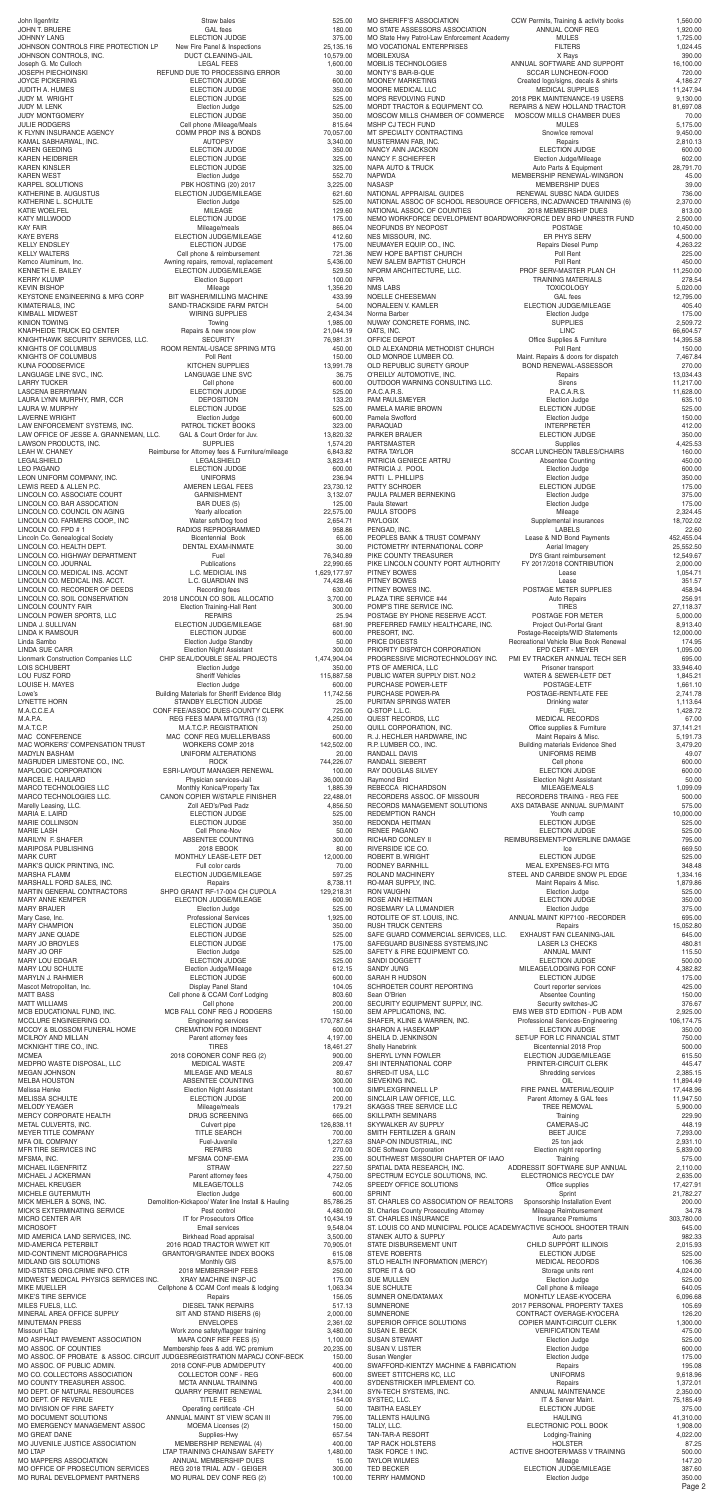|                                           | <b>Beginning Balance</b>       |                                         |                                        | <b>Ending Balance</b>           | YOUNG, AMY                                         | 26,250.00              | STEFFENS, ANDREW                                | 6,190.93               |
|-------------------------------------------|--------------------------------|-----------------------------------------|----------------------------------------|---------------------------------|----------------------------------------------------|------------------------|-------------------------------------------------|------------------------|
| 01 General Revenue                        | Jan. 1, 2018<br>\$2,441,288.45 | <b>Total Revenues</b><br>\$6,624,428.82 | <b>Total Expense</b><br>\$6,267,024.79 | Dec. 31, 2018<br>\$2,798,692.48 | ADKINS, MARY                                       | 1,272.15               | STEINHAUER, NICHOLAS                            | 22,389.79              |
| 02 Road & Bridge                          | \$2,038,123.57                 | \$7,079,383.10                          | \$7,605,037.16                         | \$1,512,469.51                  | MINTER, HEATHER                                    | 27,566.40              | STEWART, JUSTIN                                 | 31,451.40              |
| 03 Law Enforcement Trust                  | \$399,841.60                   | \$6,572,720.76                          | \$6,358,157.93                         | \$614,404.43                    | WINKELMEIER, DAVID                                 | 27.566.40              | <b>SUTTON, BILLY</b>                            | 7,784.50               |
| 04 Assessment                             | \$408,772.80                   | 848,491.51                              | \$743,773.61                           | \$513,490.70                    | YOUNG, MICHELLE                                    | 19,204.73              | <b>TERRY, RICHARD</b>                           | 19,055.64              |
| 05 The Linc Fund                          | \$7,290.12                     | \$70,224.94                             | \$66,604.57                            | \$10,910.49                     | REED, BRIAN                                        | 7,166.16               | THEBEAU, ROBERT                                 | 44,468.36              |
| 06 Special Elections                      | \$38,961.03                    | \$268,517.94                            | \$255,474.09                           | \$52,004.88                     | <b>WALTERS, KELLY</b>                              | 21,148.56              | THOMAS, ASHLEIGH                                | 14,320.00              |
| 07 911 Fund                               | \$90,490.63                    | \$1,229,334.22                          | \$1,241,961.32                         | \$77,863.53                     | Total                                              | 2,443,959.30           | THOMAS, ROBERT                                  | 37,362.25              |
| 08 Elsberry Special Road                  | \$65.49                        | \$719,107.26                            | \$719,075.56                           | \$97.19                         |                                                    |                        | TIPPETT, AMY                                    | 57,266.47              |
| 10 CEPF Grant                             | \$14,919.79                    | \$4,638.61                              | \$5,661.07                             | \$13,897.33                     | <b>ROAD &amp; BRIDGE FUND 02</b><br>ANDERSON, KYLE |                        | <b>TIPTON II, GREGORY</b>                       | 50,790.32              |
| 12 Abandoned Pers Property                | \$10,537.00                    | \$0.00                                  | \$0.00                                 | \$10,537.00                     |                                                    | 35,066.64              | TOWNSEND, AMANDA                                | 10,191.15              |
| 14 Election Equip. Fund                   | \$52,776.54                    | 90,407.86                               | \$69,660.00                            | \$73,524.40                     | <b>BARNES, JUSTIN</b>                              | 43,712.38<br>17,459.13 | TOWNSEND, COLBY                                 | 4,709.06<br>43,207.05  |
| 15 Building Fund                          | 100,000.00                     | \$0.00                                  | \$0.00                                 | \$100,000.00                    | BERGJANS, JOSEPH<br>BOWMAN, KOBE                   | 5,050.51               | <b>TUNISON, ZACHARY</b>                         | 41.376.92              |
| 16 911 Reserve Fund                       | 0.00                           | 58,394.53                               | 0.00                                   | 58,394.53                       | <b>BRANSON, JOHN</b>                               | 14,451.50              | <b>TURLEY, SIERRA</b><br><b>TURNER, GREGORY</b> | 22,147.91              |
| 17 Jail Emergency                         | 0.00                           | 169,764.38                              | 0.00                                   | 169,764.38                      | ENGLISH, MICHAEL                                   | 45,963.00              | VINING, ERIK                                    | 2,788.44               |
| 18 Economic Development                   | 0.00                           | 0.00                                    | 0.00                                   | 0.00                            | FERGUSON, PATRICK                                  | 7,784.46               | WALLACE, ALYSSA                                 | 17,865.74              |
| 20 LET Fund                               | \$11,919.98                    | \$6,178.04                              | \$0.00                                 | \$18,098.02                     | GIBSON, DENNIS                                     | 36,782.52              | <b>WEBER, BRETT</b>                             | 19,019.16              |
| 21 PAT Fund                               | \$13,207.68                    | \$1,268.32                              | \$0.00                                 | \$14,476.00                     | HARRIS, ADAM                                       | 41,794.48              | <b>WEITKAMP, LAWRENCE</b>                       | 7,042.28               |
| 22 Unclaimed Fees Fund                    | \$489.18                       | \$356.59                                | \$120.69                               | \$725.08                        | HARRISON, DANNY                                    | 43,215.67              | WHITE, RICHARD                                  | 10,939.73              |
| 23 Sheltercare Fund                       | \$25,654.24                    | \$19,965.55                             | \$22,467.00                            | \$23,152.79                     | <b>HENKE, ERIC</b>                                 | 12,521.82              | <b>WIDEMAN, JENNIFER</b>                        | 39,011.22              |
| 24 Civil Fee Fund                         | \$65,309.65                    | \$60,181.26                             | \$59,259.50                            | \$66,231.41                     | HOUSTON, ROBERT                                    | 37,261.60              | <b>WIDEMAN, ROBERT</b>                          | 56,303.84              |
| 25 Fines Fund                             | \$135,496.94                   | \$251,784.30                            | \$272,824.55                           | \$114,456.69                    | HUBER, JR., DONALD                                 | 43,471.68              | <b>WILER, CHRISTOPHER</b>                       | 1,592.28               |
| 26 Senate Bill 40                         | \$0.00                         | \$788,766.59                            | \$788,766.59                           | \$0.00                          | KAMLER, KYLE                                       | 12,314.57              | <b>WILSON, TABITHA</b>                          | 35,954.80              |
| 27 Over Plus Land Sales                   | \$26,858.31                    | \$39,719.33                             | \$2,762.28                             | \$63,815.36                     | LEHMKUHL, LAWRENCE                                 | 11,601.82              | WINGRON, SEAN                                   | 51,085.86              |
| 28 Fire District                          | \$0.00                         | \$3,312,222.57                          | \$3,312,222.57                         | \$0.00                          | LILLEY, DONALD                                     | 60,300.24              | ZEPP-HINTON, REGINA                             | 41,152.28              |
| 29 P.A. Delinquent Tax Fund               | \$6,581.50                     | \$8,162.60                              | \$300.00                               | \$14,444.10                     | LILLEY, JAMES                                      | 18,658.08              | <b>TOTAL</b>                                    | 4,066,641.06           |
| 30 Blank                                  | 0.00                           | 0.00                                    | 0.00                                   | 0.00                            | MOSBY, BRADLEY                                     | 34,165.08              |                                                 |                        |
| 31 Investments                            | \$0.00                         | \$60,198.04                             | \$60,198.04                            | \$0.00                          | MUDD, CODY                                         | 24,822.00              | <b>ASSESSMENT 04</b>                            |                        |
| 32 Inmate Security Fund                   | \$129,849.46                   | \$509,543.70                            | \$568,826.17                           | \$70,566.99                     | OHMES, CHARLES                                     | 29,891.68              | <b>BISHOP, KEVIN</b>                            | 61,596.48              |
| 33 Lincoln Co Regional SWAT               | \$0.00                         | \$0.00                                  | \$0.00                                 | \$0.00                          | OLIVER, DARIEL                                     | 4,833.32               | <b>BROWN, BRIAN</b>                             | 36,362.88              |
| 34 Hospital Maintenance                   | \$0.00                         | \$1,375,559.11                          | \$1,375,559.11                         | \$0.00                          | OWENS, JORDAN                                      | 17,498.89              | <b>BROWN, TABETHA</b>                           | 12,373.38              |
| 35 School Districts                       | \$0.00                         | \$37,068,493.58                         | \$37,068,493.58                        | \$0.00                          | PARTL, JEREMY                                      | 36,142.63              | FAIR, KAY                                       | 33,180.00              |
| 36 Unapportioned Schools                  | \$0.00                         | \$3,039,489.83                          | \$3,039,489.83                         | \$0.00                          | PONDER, COREY                                      | 1,240.00               | GRECO-FORD, AMANDA                              | 16,734.68              |
| 37 Ambulance District                     | \$0.00                         | \$922,404.61                            | \$922,404.61                           | \$0.00                          | PONDER, JEAN                                       | 31,843.83              | LONG, ANGEL                                     | 22,000.08              |
| 38 Cities                                 | \$5,284.17                     | \$4,793.97                              | \$5,313.76                             | \$4,764.38                      | ROETTGER, RANDY                                    | 36,690.89              | MONTGOMERY, JAMES                               | 20,708.50              |
| 39 Criminal Costs                         | \$0.00                         | \$0.00                                  | \$0.00                                 | \$0.00                          | SCHULTE, PAUL                                      | 39,334.56              | PETERSON, CYNTHIA                               | 28,449.85              |
| 40 Community Dev Block Grant \$5,636.00   |                                | \$0.00                                  | \$0.00                                 | \$5,636.00                      | SKOUBY, HENRY                                      | 4,488.75               | RAMSOUR, MICHELE                                | 27,575.28              |
| 42 Collector-Tax Maintenance              | \$0.00                         | \$0.00                                  | \$0.00                                 | \$0.00                          | TAPLEY, ERIC                                       | 51,061.92              | RICHTER, DEBORAH                                | 12,374.11              |
| 43 Recovery Fund                          | 27,011.51                      | 896,058.22                              | 906,000.97                             | 17,068.76                       | TWELLMAN, MARK                                     | 38,181.92              | <b>SCHULTE, SUSAN</b>                           | 36,621.88              |
| 45 P.A. Bad Check Fund                    | \$54,308.66                    | \$9,977.28                              | \$5,910.12                             | \$58,375.82                     | <b>WEBER, LANCE</b>                                | 43,451.68              | SHAFFER, CHRISTINA                              | 32.700.00              |
| 46 Recorders User Fees<br>47 CERF         | \$109,632.75<br>\$17,493.06    | \$41,573.54<br>\$903,966.24             | \$15,030.74<br>\$892,566.93            | \$136,175.55<br>\$28,892.37     | WEITKAMP, DAVID                                    | 35,752.08              | SHUFORD, KAREN                                  | 42,478.69              |
| 48 Retirement Investment                  | \$0.00                         | \$169,764.38                            | \$0.00                                 | \$169,764.38                    | WILLIS, JESSE                                      | 28,234.80              | <b>WILLERDING, TERI</b>                         | 30,876.92              |
| 51 BRO Fund                               | \$513.46                       | \$114,676.91                            | \$137,044.89                           | $$-21,854.52$                   | <b>TOTAL</b>                                       | 945,044.13             | <b>TOTAL</b>                                    | 414,032.73             |
| 53 Cemetery Fund                          | \$42,522.20                    | \$979.35                                | \$2,079.49                             | \$41,422.06                     |                                                    |                        |                                                 |                        |
| 55 Lakeview NID                           | \$106,067.95                   | \$59,579.15                             | \$47,449.26                            | \$118,197.84                    | <b>LAW ENFORCEMENT TRUST 03</b>                    |                        | 911 FUND 07                                     |                        |
| 56 Health Center Fund                     | \$0.00                         | \$1,571,852.00                          | \$1,571,852.00                         | \$0.00                          | ADKINS, JACOB                                      | 29,754.06              | AIKENS-WARNER, BRITTNEY                         | 29,467.38              |
| 57 Election Service Fund                  | \$63,718.75                    | \$24,589.32                             | \$31,522.72                            | \$56,785.35                     | ALFORD, ISAAC                                      | 10,278.53              | BASHAM, MADLYN                                  | 27,935.61              |
| 58 Sheriffs Revolving Fund                | \$97,608.32                    | \$19,396.54                             | \$28,519.42                            | \$88,485.44                     | ALLEY, DAVID                                       | 31,147.22              | DAVIS, SAVANAH                                  | 31,118.36              |
| 59 Clarence Watershed Fund                | \$0.00                         | \$20,291.83                             | \$20,291.83                            | \$0.00                          | ASHER, DANIEL                                      | 6,034.85               | DOLAN, LAUREN                                   | 4,261.15               |
| 60 L.E. Restitution                       | \$74,070.06                    | \$20,798.18                             | \$38,410.95                            | \$56,457.29                     | AUER, JAMES                                        | 53,766.24              | EDEN BRIMAGER, TRACY                            | 17,650.08              |
| 61 Wildoradoe NID                         | \$2,125.92                     | \$704.70                                | \$2,125.92                             | \$704.70                        | <b>BEEMAN, BRADLEY</b>                             | 45,717.44              | FARMER, MIA                                     | 44,933.76              |
| 62 Westmier NID                           | \$438.84                       | \$0.24                                  | \$438.84                               | \$0.24                          | <b>BELL, SHAWN</b>                                 | 44,531.36              | GIANNAKIS, SAVANNAH                             | 31,921.23              |
| 63 Hospital Debt Service                  | \$0.00                         | \$943,960.71                            | \$943,960.71                           | \$0.00                          | <b>BINDER, ANDREW</b>                              | 56,303.84              | GOETSCH, LISA                                   | 42,556.80              |
| 64 Medical Insurance Account \$215,459.64 |                                | \$1,713,566.44                          | \$1,849,651.78                         | \$79,374.30                     | <b>BINDER, MATTHEW</b>                             | 47,150.55              | HANSON, NICOLE                                  | 31,921.23              |
| 65 Clarks Pointe NID                      | \$8.02                         | \$0.00                                  | \$8.02                                 | \$0.00                          | <b>BONE, NICHOLAS</b>                              | 16,723.34              | HEIL, DYLAN                                     | 32,414.05              |
| 66 Springhaven NID                        | \$10,327.53                    | \$839.49                                | \$10,327.53                            | \$839.49                        | BONNEY, SCOTT                                      | 38,235.06              | <b>HEINS, BRITTANY</b>                          | 37,028.73              |
| 67 Orchardview NID                        | \$2,163.52                     | \$724.67                                | \$2,163.52                             | \$724.67                        | <b>BOSLEY, CHRISTOPHER</b>                         | 59,759.90              | HOCKERSON, TIFFANY                              | 35,913.28              |
| 68 Ridgecrest NID                         | \$2,382.40                     | \$600.30                                | \$2,382.40                             | \$600.30                        | <b>BROOKS, KAITLYN</b>                             | 29,874.29              | HOWZE, AMANDA                                   | 46,359.12              |
| 69 Spring Branch NID                      | \$13,464.84                    | \$3,464.73                              | \$13,464.84                            | \$3,464.73                      | <b>BURNETT, ZACHARY</b>                            | 11,428.28              | KNEPPER, KYLE                                   | 27,174.49              |
| 70 Deputy Sheriff Salary                  | \$1,190.00                     | \$17,527.60                             | \$17,295.60                            | \$1,422.00                      | CARBRAY, BRET<br>CARROLL, PAUL                     | 8,645.52<br>53,766.24  | LEWIS, ALISHA<br><b>MEYER, MORGAN</b>           | 41,315.99<br>18,172.92 |
| 71 Argent Oaks NID                        | \$406.06                       | \$2,000.93                              | \$406.06                               | \$2,000.93                      | CARROLL, REBECCA                                   | 29,069.43              | MOSER, GLEN                                     | 45,006.78              |
| 72 Grants-Courts                          | \$0.00                         | \$0.00                                  | \$0.00                                 | \$0.00                          | CARUSO, PRESTON                                    | 44,531.36              | NIEDERER, MICHAEL                               | 32,156.61              |
| 73 Equitable Sharing                      | \$38,804.27                    | \$30,423.29                             | \$58,803.57                            | \$10,423.99                     | CATO, JOSHUA                                       | 32,182.39              | PIRTLE, MICHAEL                                 | 52,805.84              |
| 74 Not In Use                             | \$0.00                         | \$0.00                                  | \$0.00                                 | \$0.00                          | CHANDA, KYLE                                       | 27,560.52              | POWELL, CONNIE                                  | 40,390.14              |
| 75 Federal Withholding                    | \$93,509.01                    | \$2,179,758.88                          | \$2,107,752.46                         | \$165,515.43                    | <b>CHASTEEN, MICHAEL</b>                           | 41,778.40              | PRESSLEY, BARBARA                               | 30,600.00              |
| 77 911 Ballot Measure                     | \$0.00                         | \$72,897.39                             | \$72,897.39                            | \$0.00                          | CHAVEZ, VICTOR                                     | 17,541.80              | REYNOLDS, LORIE                                 | 44,242.32              |
| 97 Distribution-Pool Cash                 | \$0.00                         | \$0.00                                  | \$0.00                                 | \$0.00                          | CHURCH, DALE                                       | 34,899.87              | ROBERTS, JAMES                                  | 38,432.43              |
| 98 Treasurer-Pool Cash                    | \$0.00                         | \$0.00                                  | \$0.00                                 | \$0.00                          | CONNER, JULIE                                      | 42,308.92              | <b>TOTAL ALL FUNDS</b>                          | 783,778.30             |
| 99 General-Pool Cash                      | \$0.00                         | \$0.00                                  | \$0.00                                 | \$0.00                          | COTTLE, JOHN                                       | 68,731.92              |                                                 |                        |
| <b>REPORT TOTALS</b>                      | \$7,002,580.90                 | \$80,024,474.23                         | \$79,609,796.34                        | \$7,417,258.79                  |                                                    |                        |                                                 |                        |

# **GROSS SALARIES BY FUND**

| THE CRANE AGENCY<br>The People's Tribune                                                                                                        | Land reclamation bond<br>Publicaitons                                             |                                   | - - - - -<br>588.00<br>61.20           | <b>GENERAL FUND 01</b>                               |                                     | 9ALAH ULU PI I VIIP<br>CRAWFORD, MACKENZI              | 7,042.28                  |
|-------------------------------------------------------------------------------------------------------------------------------------------------|-----------------------------------------------------------------------------------|-----------------------------------|----------------------------------------|------------------------------------------------------|-------------------------------------|--------------------------------------------------------|---------------------------|
| The Response Group LLC<br>THE ROBERTSON CENTER<br>THE SUMMERILL GROUP, LLC                                                                      | ICS software, setup, webinar<br>2018 ALLOCATION<br>PROF SERV-US MARSHALL CONT NEG |                                   | 4,600.00<br>22,467.00<br>45,000.00     | <b>BASS, MATTHEW</b><br>COLBERT, DANIEL              | 40,723.92<br>45,740.42              | <b>CROSS, CRAIG</b><br>DARTER, DERRECK                 | 35,954.80<br>46,427.84    |
| THE UPS STORE #5237<br>THOMAS E. ARTRU                                                                                                          | SHIPPING FEES<br>ELECTION RESOLUTION                                              |                                   | 262.66<br>375.00                       | MUELLER, MICHAEL<br>CHAMPION, MARY<br>HALL, CRYSTAL  | 40,723.92<br>32,760.00              | DAVIS, CHANTRY<br>DAVIS, CHRISTOPHER<br>DAVIS, RANDALL | 10,540.36<br>42,816.15    |
| <b>THOMSON REUTERS</b><br>THOMSON REUTERS - WEST                                                                                                | <b>SUBSCRIPTION CHARGES</b><br>PROVIEW EBOOKS                                     |                                   | 293.00<br>6,885.79                     | <b>IRVIN, ANNA</b>                                   | 57,033.84<br>39,120.77              | DOHERTY, ERIN                                          | 51,723.20<br>46.728.00    |
| THYSSENKRUPP ELEVATOR CORP.<br>TIGER EXPRESS WASH                                                                                               | Elev maintenance<br>Car washes                                                    |                                   | 8,317.39<br>6,000.00                   | <b>WILMES, TAYLOR</b><br>RODGERS, JULIE              | 32,405.68<br>38,100.00              | DONAHEY, TINA<br>ESCUDERO, JAIMIE                      | 45,549.48<br>45,034.74    |
| TIM DUGGAN<br>TMDE CALIBRATION LABS, INC.                                                                                                       | Election Judge<br>RADAR CALIBRATION                                               |                                   | 525.00<br>750.17                       | <b>TUCKER, LARRY</b><br><b>KREUGER, MICHAEL</b>      | 82,399.92<br>63,215.64              | FANN, JOEL<br>FANN, JOEL                               | 2,923.20<br>49,605.74     |
| TOP CAT STENO. INC.<br><b>TRACKER DESIGNS</b>                                                                                                   | <b>MACHINE MAINT</b><br>Websites                                                  |                                   | 677.25<br>13,607.50                    | LASH, FRANCES<br>BURKEMPER, ELIZABETH                | 36,463.32<br>4,425.00               | <b>FINLEY, NICOLE</b><br>FLOYD, KIMBERLY               | 30,134.20<br>44,247.44    |
| <b>TRACTOR SUPPLY CREDIT PLAN</b><br>TRACTOR SUPPLY FARM & HOME                                                                                 | Repairs<br>Repairs                                                                |                                   | 610.36<br>180.00                       | LASATER, MARILU<br>ACCARDI, ALEXANDER                | 9,970.50<br>4,576.00                | FLYNN, MADISON<br>FLYNN, SEAN                          | 22,874.02<br>45,144.56    |
| TRACTOR TRAILER SUPPLY CO. INC.<br>TRAINING & BEYOND, LLC.<br><b>TRI-COUNTY GLASS</b>                                                           | <b>CROSSLINKS</b><br><b>MUTCD BOOK</b><br>Repairs                                 |                                   | 1,376.00<br>60.50<br>1,610.00          | <b>BRUNING, WILMA</b><br>CLARY, BRYAN                | 10,434.00<br>46,788.12              | <b>FOGARTY, EMILY</b><br>GHOLSON, JACQUELYN            | 20,394.15<br>8,349.00     |
| TRIDENT INSURANCE SERVICES<br>TRINITY LUTHERAN CHURCH                                                                                           | DEDUCTIBLE-INS CLAIM<br>POLL RENT                                                 |                                   | 9,210.24<br>300.00                     | <b>EGGERING, HARRY</b><br>FAIR, ANDREW               | 46,000.08<br>3,660.00               | GOUGH, AUSTIN<br>GREGORY, JR., ANTHONY                 | 22,461.09<br>41,724.56    |
| TROY CHAMBER OF COMMERCE<br>TROY FLOORING CENTER                                                                                                | Leadership Troy/Membership dues<br>CARPETING - JC                                 |                                   | 350.00<br>1,347.24                     | PONDER, SHANE<br>SIEBERT, RANDY                      | 396.00<br>43,845.12                 | GUGLIANO, KEVIN<br>HAKENEWERTH, SUSAN                  | 42,882.62<br>2,483.33     |
| TROY FLOWER & GIFT SHOP<br>TROY WATER & SANITATION DEPT.                                                                                        | <b>Bicentennial Open house</b><br>Water & Sewer                                   |                                   | 860.00<br>33,423.27                    | STEWART, CLAY<br>ZUMWALT, JESSICA                    | 16,551.00<br>25,709.04              | <b>HALL, ROBIN</b><br>HAMLIN, PATRICIA                 | 29,640.08<br>31,700.00    |
| TRUCK CENTERS, INC.<br>TRUELINE FIRE & SAFETY                                                                                                   | Repairs<br>REFLECTIVE SHIRTS/LEG BANDS                                            |                                   | 4,024.27<br>2,642.29                   | GOURLEY, JAY<br><b>KELLY, BLANCHE</b>                | 46,350.00<br>21,990.00              | <b>HARNEY, PATRICK</b><br><b>HENDRICKS, DEREK</b>      | 47,777.60<br>7,295.16     |
| <b>TSI-Global</b><br>TYLER TECHNOLOGIES, INC.                                                                                                   | LC Portion-Emergency shelter @ Winfield HS<br>Financial Software & Support        |                                   | 7,500.00<br>27,629.89                  | WEHDE, BARBARA                                       | 57,033.84                           | <b>HENKE, JOSEPH</b>                                   | 51,333.92                 |
| <b>U.S. POSTMASTER</b><br>U. S. POSTMASTER                                                                                                      | Postage<br>Postage                                                                |                                   | 1,049.00<br>612.00                     | O'BRIEN, BRENDA<br>WARD, CARRIE                      | 61,596.48<br>34,398.00              | HOLLINGSWORTH, CHRISTOPHER<br>HULME, LOGAN             | 46,347.70<br>11,267.24    |
| U. S. POSTMASTER<br>U. S. POSTMASTER                                                                                                            | Postage<br>Postage                                                                |                                   | 490.00<br>50.00                        | DICKHERBER, SAVANNA<br>FOX, JERRY                    | 30,000.00<br>57,034.08              | JACKSON, THOMAS<br>JOHNSON, AUSTIN                     | 54,236.26<br>16,269.20    |
| U. S. POSTMASTER<br>U.S. POSTMASTER                                                                                                             | Post Office Box #262 Rental<br>Postage                                            |                                   | 102.00<br>800.00                       | GAMBLE, JESSICA<br>HERRING, CHRISTINA                | 10,533.00<br>25,999.92              | JOHNSON, BRIAN<br>JOHNSON, JAMES                       | 43,958.48<br>12,386.88    |
| U.S. CELLULAR<br>U.S. TITLE GUARANTY CO.                                                                                                        | U.S. CELLULAR-JUVENILE<br><b>TITLE SEARCH</b>                                     |                                   | 798.33<br>250.00                       | MARBACH, JOAN<br>NEEL, AMANDA                        | 25,561.10<br>41,362.56              | KAIMANN, ANDREW<br><b>KAMER, ARNETT</b>                | 12,798.10<br>9,780.73     |
| United Health Care<br>UNITED PRINTING CONSULTANTS                                                                                               | UHC Binder Policy #916686<br>PAID TAX RECEIPTS                                    |                                   | 68,934.00<br>6,682.65                  | STRUS, LAURIE<br>SULLIVAN, RYAN                      | 768.00<br>5,265.50                  | KAMMEIER III, MARTIN<br><b>KEATING, MATTHEW</b>        | 8,019.81<br>42,967.44     |
| UNITED STATES TREASURY<br>UNIV. OF MO. EXTENSION COUNCIL                                                                                        | Fees<br>MONTHLY ALLOCATION                                                        |                                   | 3,033.68<br>60,000.00                  | WALKER, SAMANTHA<br><b>WILLIAMS, KAITLYN</b>         | 4,776.00<br>1,452.00                | <b>KEMP, JEFFREY</b>                                   | 55,492.38<br>42,731.84    |
| UNIV. OF MO.-COLUMBIA AR<br>UNIVERSITY OF MISSOURI-COLUMBIA AR                                                                                  | <b>AUTOPSIES</b><br><b>AUTOPSIES</b>                                              |                                   | 22,024.40<br>6,700.00                  | <b>BRIGHT, TARA</b>                                  | 1,219.25                            | <b>KENNEY, JOSEPH</b><br><b>KERNS, PATRICK</b>         | 41,230.40                 |
| V.F.W. POST # 8828<br>VALVOLINE EXPRESS CARE                                                                                                    | Poll Rent<br>2017 FUSION MAINT                                                    |                                   | 375.00<br>42.99                        | CRENSHAW, DOTTIE<br>DAUGHERTY, SHELLY                | 57,033.84<br>22,603.13              | KISTNER, TANNER<br>LAMOUREUX, MATTHEW                  | 44,986.40<br>23,262.24    |
| VANGUARD APPRAISALS, INC.<br>VANGUARD TRUCK CENTERS                                                                                             | <b>SERVICE FEES</b><br>Repairs                                                    |                                   | 27,725.00<br>11,122.25                 | EBERHARD, JEAN<br>RYAN, JUDY                         | 29,319.12<br>34,999.92              | LANG, MICHAEL<br>LEWIS, DWAYNE                         | 57,329.84<br>43,184.08    |
| <b>VERA BLUM</b><br><b>VERITEXT</b>                                                                                                             | <b>ELECTION JUDGE</b><br>DEPOSITION TRANSCRIPT                                    |                                   | 600.00<br>1,793.70                     | <b>WIELAND, PATTY</b><br>GRAHAM-THOMPSON, HEATHER    | 25,224.96<br>52,455.00              | LINGLE, DAVID<br>LIVINGSTON, TIMOTHY                   | 45,175.64<br>42,882.62    |
| <b>VERIZON WIRELESS</b><br>VICTORYLANE FUEL & FOOD 2, LLC.                                                                                      | <b>VERIZON WIRELESS</b><br>FUEL-HWY                                               |                                   | 7,767.07<br>2,891.73                   | DERIENZO, DENISE<br>JUNG, SANDRA                     | 33,726.85<br>62,122.80              | MACK, RYAN<br>MANLOVE, ALEXIS                          | 16,838.09<br>5,969.20     |
| <b>VILLAGE OF FOUNTAIN 'N' LAKES</b><br><b>VISA</b>                                                                                             | REFUND OF 4/3/18 PROP COSTS<br><b>VISA</b>                                        |                                   | 51.14<br>95,669.68                     | MITCHELL, DONNA<br><b>BROYLES, MICHELLE</b>          | 18,289.25<br>14,425.00              | MARTIN, AUGUST<br>MARTINEZ, JACOB                      | 32,327.06<br>47.354.26    |
| VOICE PRODUCTS, INC<br>W. W. GRAINGER. INC                                                                                                      | SERVICE CALL-CYBERTRON NRS SER<br>Tools                                           |                                   | 468.75<br>6,031.45                     | <b>BRUNS, TESSA</b>                                  | 5,571.00                            | MARTINEZ, JESSE                                        | 13,741.38                 |
| WACO TRUCK SERVICE, INC.<br><b>WALMART</b>                                                                                                      | Repairs<br>Walmart                                                                |                                   | 9,186.39<br>2,010.09                   | HUTTENLOCKER, MATTHEW<br>LAWSON, DIANE               | 11,545.02<br>13.070.40              | MASCHMIDT, ADAM<br>MATTHEWS, RICHARD                   | 11,980.67<br>11,111.48    |
| WALZ GROUP, LLC<br><b>WARD'S SCIENCE</b>                                                                                                        | <b>Certified Mailer Forms</b><br>STORMWATER FP SIMULATION SYS                     |                                   | 225.78<br>1,499.99                     | SULLIVAN, SEAN<br>DOLL, KIMBERLY                     | 621.00<br>6,030.50                  | MAUZY, JODI<br>MAYFIELD, DANIEL                        | 47,406.32<br>5,969.20     |
| WARNING LITES OF SOUTHERN ILLINOIS, LLC<br>WARREN COUNTY ELECTRIC, LLC                                                                          | <b>MARKING FLAGS PRINTED</b><br>INSTALL POWER DAMPERS-FIRE PNL                    |                                   | 756.80<br>2,373.30                     | EPPLIN, EMMA<br>REED, JEFFERY                        | 53,560.08<br>24,205.92              | MCCOURT, CHRISTOPHER<br>MCCOY, JOHN                    | 23,885.37<br>7,061.52     |
| WARRENTON FIRE PROTECTION DISTRICTRefund of proportionate costs Primary Election<br>WARRENTON OIL COMPANY<br>WASTE MANAGEMENT OF MISSOURI, INC. | <b>FUEL</b><br><b>Trash Service</b>                                               |                                   | 215.35<br>195,140.35<br>9,944.12       | SHARP, JAMES<br>STANEK, ADAM                         | 21,220.25<br>15,000.03              | MCCOY, TRACY<br>MCMILLAN, BRENDAN                      | 53,766.24<br>12,288.54    |
| WATERLOGIC AMERICAS LLC<br>WEBSTER COUNTY PRINTING AND OFFICE SUPPLIES, LLC.Marriage Licenses                                                   | PURITY KIT SERVICE CALL                                                           |                                   | 49.99<br>866.25                        | WILLIAMS, MATTHEW<br>BELCHER, JR., HARRY             | 16,555.30<br>27,578.16              | MCNAIL, MASON<br>MCPIKE, JR, EARL                      | 47,777.60<br>18,874.15    |
| WEINAND YOUNGER TIRE, INC.<br>WELLS REPORTING SVC. & LEGAL VIDEO                                                                                | REPAIR/TIRE/SERVICE CALL<br>Court reporter                                        |                                   | 4,342.30<br>990.00                     | <b>BROOKS, CASEY</b><br>FLETCHER, CATHERINE          | 10,453.76<br>38,619.84              | MERGENTHAL, KIMBERLY<br><b>MERKEL, BECKY</b>           | 34,596.32<br>35,820.08    |
| WENTZVILLE PSYCHOLOGICAL CARE, LLC<br><b>WEX BANK</b>                                                                                           | <b>MEDICAL RECORDS</b><br>Fuel-LETF                                               |                                   | 38.72<br>21,280.92                     | GEIGER-ADKINS, JESSICA<br><b>GLEASON, NICHOLE</b>    | 46,999.92<br>10,680.14              | MERKEL, MICHAEL                                        | 56,930.56                 |
| WHITESIDE SCHOOL HOUSE<br>WHOLESALE BATTERIES OF MO, INC.                                                                                       | Poll Rent<br>BATTERIES-JC                                                         |                                   | 150.00<br>263.94                       | GRADE, CARA                                          | 19,599.93                           | MOSER, CHRISTINA<br>MUDD, R.GEANINE                    | 13,420.12<br>34,596.32    |
| Widel, Inc.<br>WILLIAM F WHEALEN, JR                                                                                                            | Taylor School Rd LWC<br><b>GARNISHMENT</b>                                        |                                   | 43,747.00<br>730.31                    | JOHNSON, MEGAN<br>KALLIAL, MATTHEW                   | 25,200.00<br>30,916.62              | NICHOLSON, JR, JOHN<br>NOLAND, CALEB                   | 44,528.05<br>21,644.04    |
| <b>WILLIAM KAMLER</b><br><b>WINDSTREAM</b>                                                                                                      | Equipment Technician/Mileage<br><b>WINDSTREAM</b>                                 |                                   | 1,103.30<br>25,824.74                  | KREHMEYER, JOHN<br>KRUEGER, MICHELLE                 | 55,999.92<br>30,746.69              | NORTHRUP, TYLER<br>PARKER, RYAN                        | 11,502.20<br>25,855.95    |
| WINFIELD FIRST BAPTIST CHURCH<br>WOODY'S MUNICIPAL SUPPLY CO.                                                                                   | POLL RENT<br>Repairs                                                              |                                   | 300.00<br>11,197.31                    | LINGLE, MARICELA<br>REED, JUNE                       | 1,440.00<br>18,595.80               | PEEBLES, MARCUS<br>PINEIRO, ANTONIO                    | 35,335.88<br>13,881.51    |
| Wright City Fire Protection Dist<br>WW PARTNERS LLC.                                                                                            | Refund of proprtionate costs Primary Election<br>REFUND OF GALV POST (1)          |                                   | 321.87<br>19.57                        | RHODES, BRIANNA<br>RICHARDSON, REBECCA               | 659.25<br>60,000.00                 | REDMAN, ERIC<br>ROBINSON, ALEXANDER                    | 32,194.40<br>45,495.60    |
| YAEDAE OFFICE EQUIPMENT LLC                                                                                                                     |                                                                                   |                                   |                                        |                                                      |                                     |                                                        |                           |
| ZEP MANUFACTURING CO., INC                                                                                                                      | 2018 MAINT RICOH/TYPEWR-RECORD<br><b>HAND CLEANER</b>                             |                                   | 1,824.00<br>210.99                     | RUSHING, DONNA                                       | 26,628.60                           | RODGERS, TRAVIS                                        | 39,018.79                 |
| ZONE GROUP LLC<br><b>TOTAL</b>                                                                                                                  | <b>ROAD STRIPING</b>                                                              |                                   | 19,859.54<br>15,530,331.59             | SAXE, SALENA<br>SHEPHERD, AMANDA                     | 2,247.75<br>29,961.95               | RYAN, AARON<br>SAUNDERS, DANIEL                        | 42,967.44<br>43,474.36    |
|                                                                                                                                                 |                                                                                   |                                   |                                        | THOMPSON, TIMOTHY<br>WOELFEL, KATHERINE              | 4,642.32<br>30,450.00               | SAYRE, LOGAN<br>SCHNEIDER, COREY                       | 9,870.36<br>15,796.94     |
|                                                                                                                                                 | <b>2018 RECAP</b>                                                                 |                                   |                                        | WOMMACK CHANEY, LEAH<br>YEAGER, MELODY               | 138,719.04<br>39,683.82             | SLAPE, BRENDAN<br>STEEN, JEREMY                        | 37,743.63<br>51,333.92    |
| <b>Beginning Balance</b><br>Jan. 1, 2018                                                                                                        | <b>Total Revenues</b>                                                             | <b>Total Expense</b>              | <b>Ending Balance</b><br>Dec. 31, 2018 | YOUNG, AMY<br>ADKINS, MARY                           | 26,250.00<br>1,272.15               | STEFFENS, ANDREW<br>STEINHAUER, NICHOLAS               | 6,190.93<br>22,389.79     |
| 01 General Revenue<br>\$2,441,288.45<br>02 Road & Bridge<br>\$2,038,123.57                                                                      | \$6,624,428.82<br>\$7,079,383.10                                                  | \$6,267,024.79<br>\$7,605,037.16  | \$2,798,692.48<br>\$1,512,469.51       | MINTER, HEATHER<br>WINKELMEIER, DAVID                | 27,566.40<br>27,566.40              | STEWART, JUSTIN<br><b>SUTTON, BILLY</b>                | 31,451.40<br>7,784.50     |
| 03 Law Enforcement Trust<br>\$399,841.60<br>04 Assessment<br>\$408,772.80                                                                       | \$6,572,720.76<br>848,491.51                                                      | \$6,358,157.93<br>\$743,773.61    | \$614,404.43<br>\$513,490.70           | YOUNG, MICHELLE<br>REED, BRIAN                       | 19,204.73<br>7,166.16               | <b>TERRY, RICHARD</b><br>THEBEAU, ROBERT               | 19,055.64<br>44,468.36    |
| 05 The Linc Fund<br>\$7,290.12<br>06 Special Elections<br>\$38,961.03                                                                           | \$70,224.94<br>\$268,517.94                                                       | \$66,604.57<br>\$255,474.09       | \$10,910.49<br>\$52,004.88             | <b>WALTERS, KELLY</b><br>Total                       | 21,148.56<br>2,443,959.30           | THOMAS, ASHLEIGH<br>THOMAS, ROBERT                     | 14,320.00<br>37,362.25    |
| 07 911 Fund<br>\$90,490.63<br>08 Elsberry Special Road<br>\$65.49                                                                               | \$1,229,334.22<br>\$719,107.26                                                    | \$1,241,961.32<br>\$719,075.56    | \$77,863.53<br>\$97.19                 | <b>ROAD &amp; BRIDGE FUND 02</b>                     |                                     | TIPPETT, AMY                                           | 57,266.47                 |
| 10 CEPF Grant<br>\$14,919.79<br>12 Abandoned Pers Property<br>\$10,537.00                                                                       | \$4,638.61<br>\$0.00                                                              | \$5,661.07<br>\$0.00              | \$13,897.33<br>\$10,537.00             | ANDERSON, KYLE                                       | 35,066.64                           | TIPTON II, GREGORY<br>TOWNSEND, AMANDA                 | 50,790.32<br>10,191.15    |
| 14 Election Equip. Fund<br>\$52,776.54<br>15 Building Fund<br>100,000.00                                                                        | 90,407.86<br>\$0.00                                                               | \$69,660.00<br>\$0.00             | \$73,524.40<br>\$100,000.00            | <b>BARNES, JUSTIN</b><br>BERGJANS, JOSEPH            | 43,712.38<br>17,459.13              | TOWNSEND, COLBY<br>TUNISON, ZACHARY                    | 4,709.06<br>43,207.05     |
| 16 911 Reserve Fund<br>0.00                                                                                                                     | 58,394.53                                                                         | 0.00                              | 58,394.53                              | BOWMAN, KOBE<br>BRANSON, JOHN                        | 5,050.51<br>14,451.50               | <b>TURLEY, SIERRA</b><br><b>TURNER, GREGORY</b>        | 41,376.92<br>22,147.91    |
| 17 Jail Emergency<br>0.00<br>18 Economic Development<br>0.00                                                                                    | 169,764.38<br>0.00                                                                | 0.00<br>0.00                      | 169,764.38<br>0.00                     | ENGLISH, MICHAEL<br>FERGUSON, PATRICK                | 45,963.00<br>7,784.46               | <b>VINING, ERIK</b><br>WALLACE, ALYSSA                 | 2,788.44<br>17,865.74     |
| 20 LET Fund<br>\$11,919.98<br>21 PAT Fund<br>\$13,207.68                                                                                        | \$6,178.04<br>\$1,268.32                                                          | \$0.00<br>\$0.00                  | \$18,098.02<br>\$14,476.00             | GIBSON, DENNIS<br><b>HARRIS, ADAM</b>                | 36,782.52<br>41,794.48              | <b>WEBER, BRETT</b><br><b>WEITKAMP, LAWRENCE</b>       | 19,019.16<br>7,042.28     |
| 22 Unclaimed Fees Fund<br>\$489.18<br>23 Sheltercare Fund<br>\$25,654.24                                                                        | \$356.59<br>\$19,965.55                                                           | \$120.69<br>\$22,467.00           | \$725.08<br>\$23,152.79                | HARRISON, DANNY<br><b>HENKE, ERIC</b>                | 43,215.67<br>12,521.82              | <b>WHITE, RICHARD</b><br>WIDEMAN, JENNIFER             | 10,939.73<br>39,011.22    |
| 24 Civil Fee Fund<br>\$65,309.65<br>25 Fines Fund<br>\$135,496.94                                                                               | \$60,181.26<br>\$251,784.30                                                       | \$59,259.50<br>\$272,824.55       | \$66,231.41<br>\$114,456.69            | HOUSTON, ROBERT<br>HUBER, JR., DONALD                | 37,261.60<br>43,471.68              | <b>WIDEMAN, ROBERT</b><br>WILER, CHRISTOPHER           | 56,303.84<br>1,592.28     |
| 26 Senate Bill 40<br>\$0.00<br>27 Over Plus Land Sales<br>\$26,858.31                                                                           | \$788,766.59<br>\$39,719.33                                                       | \$788,766.59<br>\$2,762.28        | \$0.00<br>\$63,815.36                  | KAMLER, KYLE<br>LEHMKUHL, LAWRENCE                   | 12,314.57<br>11,601.82              | <b>WILSON, TABITHA</b><br>WINGRON, SEAN                | 35,954.80<br>51,085.86    |
| 28 Fire District<br>\$0.00<br>29 P.A. Delinguent Tax Fund<br>\$6,581.50                                                                         | \$3,312,222.57<br>\$8,162.60                                                      | \$3,312,222.57<br>\$300.00        | \$0.00<br>\$14,444.10                  | LILLEY, DONALD<br>LILLEY, JAMES                      | 60,300.24<br>18,658.08              | ZEPP-HINTON, REGINA<br><b>TOTAL</b>                    | 41,152.28<br>4,066,641.06 |
| 30 Blank<br>0.00<br>31 Investments<br>\$0.00                                                                                                    | 0.00<br>\$60,198.04                                                               | 0.00<br>\$60,198.04               | 0.00<br>\$0.00                         | MOSBY, BRADLEY<br>MUDD, CODY                         | 34,165.08<br>24,822.00              | <b>ASSESSMENT 04</b>                                   |                           |
| 32 Inmate Security Fund<br>\$129,849.46<br>33 Lincoln Co Regional SWAT<br>\$0.00                                                                | \$509,543.70<br>\$0.00                                                            | \$568,826.17<br>\$0.00            | \$70,566.99<br>\$0.00                  | OHMES, CHARLES                                       | 29,891.68                           | <b>BISHOP, KEVIN</b>                                   | 61,596.48                 |
| 34 Hospital Maintenance<br>\$0.00<br>35 School Districts<br>\$0.00                                                                              | \$1,375,559.11<br>\$37,068,493.58                                                 | \$1,375,559.11<br>\$37,068,493.58 | \$0.00<br>\$0.00                       | OLIVER, DARIEL<br>OWENS, JORDAN                      | 4,833.32<br>17,498.89               | <b>BROWN, BRIAN</b><br>BROWN, TABETHA                  | 36,362.88<br>12,373.38    |
| 36 Unapportioned Schools<br>\$0.00<br>\$0.00<br>37 Ambulance District                                                                           | \$3,039,489.83<br>\$922,404.61                                                    | \$3,039,489.83<br>\$922,404.61    | \$0.00<br>\$0.00                       | PARTL, JEREMY<br>PONDER, COREY                       | 36,142.63<br>1,240.00               | FAIR, KAY<br>GRECO-FORD, AMANDA                        | 33,180.00<br>16,734.68    |
| 38 Cities<br>\$5,284.17                                                                                                                         | \$4,793.97                                                                        | \$5,313.76                        | \$4,764.38                             | PONDER, JEAN<br>ROETTGER, RANDY                      | 31,843.83<br>36,690.89              | LONG, ANGEL<br>MONTGOMERY, JAMES                       | 22,000.08<br>20,708.50    |
| 39 Criminal Costs<br>\$0.00<br>40 Community Dev Block Grant<br>\$5,636.00                                                                       | \$0.00<br>\$0.00                                                                  | \$0.00<br>\$0.00                  | \$0.00<br>\$5,636.00                   | SCHULTE, PAUL<br>SKOUBY, HENRY                       | 39,334.56<br>4,488.75               | PETERSON, CYNTHIA<br>RAMSOUR, MICHELE                  | 28,449.85<br>27,575.28    |
| 42 Collector-Tax Maintenance<br>\$0.00<br>27,011.51<br>43 Recovery Fund                                                                         | \$0.00<br>896,058.22                                                              | \$0.00<br>906,000.97              | \$0.00<br>17,068.76                    | <b>TAPLEY, ERIC</b><br>TWELLMAN, MARK                | 51,061.92<br>38,181.92              | RICHTER, DEBORAH<br>SCHULTE, SUSAN                     | 12,374.11<br>36,621.88    |
| 45 P.A. Bad Check Fund<br>\$54,308.66<br>46 Recorders User Fees<br>\$109,632.75                                                                 | \$9,977.28<br>\$41,573.54                                                         | \$5,910.12<br>\$15,030.74         | \$58,375.82<br>\$136,175.55            | <b>WEBER, LANCE</b><br>WEITKAMP, DAVID               | 43,451.68<br>35,752.08              | SHAFFER, CHRISTINA<br>SHUFORD, KAREN                   | 32,700.00<br>42,478.69    |
| 47 CERF<br>\$17,493.06<br>48 Retirement Investment<br>\$0.00                                                                                    | \$903,966.24<br>\$169,764.38                                                      | \$892,566.93<br>\$0.00            | \$28,892.37<br>\$169,764.38            | WILLIS, JESSE<br><b>TOTAL</b>                        | 28,234.80<br>945,044.13             | <b>WILLERDING, TERI</b><br><b>TOTAL</b>                | 30,876.92<br>414,032.73   |
| 51 BRO Fund<br>\$513.46<br>\$42,522.20<br>53 Cemetery Fund                                                                                      | \$114,676.91<br>\$979.35                                                          | \$137,044.89<br>\$2,079.49        | \$-21,854.52<br>\$41,422.06            |                                                      |                                     |                                                        |                           |
| \$106,067.95<br>55 Lakeview NID<br>56 Health Center Fund<br>\$0.00                                                                              | \$59,579.15<br>\$1,571,852.00                                                     | \$47,449.26<br>\$1,571,852.00     | \$118,197.84<br>\$0.00                 | <b>LAW ENFORCEMENT TRUST 03</b><br>ADKINS, JACOB     | 29,754.06                           | 911 FUND 07<br>AIKENS-WARNER, BRITTNEY                 | 29,467.38                 |
| \$63,718.75<br>57 Election Service Fund<br>58 Sheriffs Revolving Fund<br>\$97,608.32                                                            | \$24,589.32<br>\$19,396.54                                                        | \$31,522.72<br>\$28,519.42        | \$56,785.35<br>\$88,485.44             | ALFORD, ISAAC<br>ALLEY, DAVID                        | 10,278.53<br>31,147.22              | BASHAM, MADLYN<br>DAVIS, SAVANAH                       | 27,935.61<br>31,118.36    |
| 59 Clarence Watershed Fund<br>\$0.00<br>60 L.E. Restitution<br>\$74,070.06                                                                      | \$20,291.83<br>\$20,798.18                                                        | \$20,291.83<br>\$38,410.95        | \$0.00<br>\$56,457.29                  | ASHER, DANIEL<br>AUER, JAMES                         | 6,034.85<br>53,766.24               | DOLAN, LAUREN<br>EDEN BRIMAGER, TRACY                  | 4,261.15<br>17,650.08     |
| 61 Wildoradoe NID<br>\$2,125.92<br>62 Westmier NID<br>\$438.84                                                                                  | \$704.70<br>\$0.24                                                                | \$2,125.92<br>\$438.84            | \$704.70<br>\$0.24                     | BEEMAN, BRADLEY<br><b>BELL, SHAWN</b>                | 45,717.44<br>44,531.36              | FARMER, MIA<br>GIANNAKIS, SAVANNAH                     | 44,933.76<br>31,921.23    |
| 63 Hospital Debt Service<br>\$0.00                                                                                                              | \$943,960.71                                                                      | \$943,960.71                      | \$0.00                                 | BINDER, ANDREW<br><b>BINDER, MATTHEW</b>             | 56,303.84<br>47,150.55              | GOETSCH, LISA<br>HANSON, NICOLE                        | 42,556.80<br>31,921.23    |
| 64 Medical Insurance Account \$215,459.64<br>65 Clarks Pointe NID<br>\$8.02                                                                     | \$1,713,566.44<br>\$0.00                                                          | \$1,849,651.78<br>\$8.02          | \$79,374.30<br>\$0.00                  | BONE, NICHOLAS<br><b>BONNEY, SCOTT</b>               | 16,723.34<br>38,235.06              | HEIL, DYLAN<br><b>HEINS, BRITTANY</b>                  | 32,414.05<br>37,028.73    |
| 66 Springhaven NID<br>\$10,327.53<br>67 Orchardview NID<br>\$2,163.52                                                                           | \$839.49<br>\$724.67                                                              | \$10,327.53<br>\$2,163.52         | \$839.49<br>\$724.67                   | <b>BOSLEY, CHRISTOPHER</b><br><b>BROOKS, KAITLYN</b> | 59,759.90<br>29,874.29              | HOCKERSON, TIFFANY<br>HOWZE, AMANDA                    | 35,913.28<br>46,359.12    |
| 68 Ridgecrest NID<br>\$2,382.40<br>69 Spring Branch NID<br>\$13,464.84                                                                          | \$600.30<br>\$3,464.73                                                            | \$2,382.40<br>\$13,464.84         | \$600.30<br>\$3,464.73                 | <b>BURNETT, ZACHARY</b><br>CARBRAY, BRET             | 11,428.28<br>8,645.52               | KNEPPER, KYLE<br>LEWIS, ALISHA                         | 27,174.49<br>41,315.99    |
| 70 Deputy Sheriff Salary<br>\$1,190.00<br>71 Argent Oaks NID<br>\$406.06                                                                        | \$17,527.60<br>\$2,000.93                                                         | \$17,295.60<br>\$406.06           | \$1,422.00<br>\$2,000.93               | CARROLL, PAUL<br>CARROLL, REBECCA                    | 53,766.24<br>29,069.43              | <b>MEYER, MORGAN</b><br>MOSER, GLEN                    | 18,172.92<br>45,006.78    |
| 72 Grants-Courts<br>\$0.00<br>73 Equitable Sharing<br>\$38,804.27                                                                               | \$0.00<br>\$30,423.29                                                             | \$0.00<br>\$58,803.57             | \$0.00<br>\$10,423.99                  | CARUSO, PRESTON                                      | 44,531.36                           | NIEDERER, MICHAEL                                      | 32,156.61                 |
| 74 Not In Use<br>\$0.00<br>75 Federal Withholding<br>\$93,509.01                                                                                | \$0.00<br>\$2,179,758.88                                                          | \$0.00<br>\$2,107,752.46          | \$0.00<br>\$165,515.43                 | CATO, JOSHUA<br>CHANDA, KYLE                         | 32,182.39<br>27,560.52              | PIRTLE, MICHAEL<br>POWELL, CONNIE                      | 52,805.84<br>40,390.14    |
| 77 911 Ballot Measure<br>\$0.00<br>97 Distribution-Pool Cash<br>\$0.00                                                                          | \$72,897.39<br>\$0.00                                                             | \$72,897.39<br>\$0.00             | \$0.00<br>\$0.00                       | <b>CHASTEEN, MICHAEL</b><br>CHAVEZ, VICTOR           | 41,778.40<br>17,541.80              | PRESSLEY, BARBARA<br>REYNOLDS, LORIE                   | 30,600.00<br>44,242.32    |
| 98 Treasurer-Pool Cash<br>\$0.00<br>99 General-Pool Cash<br>\$0.00                                                                              | \$0.00<br>\$0.00                                                                  | \$0.00<br>\$0.00                  | \$0.00<br>\$0.00                       | CHURCH, DALE<br>CONNER, JULIE<br>COTTLE, JOHN        | 34,899.87<br>42,308.92<br>68,731.92 | ROBERTS, JAMES<br><b>TOTAL ALL FUNDS</b>               | 38,432.43<br>783,778.30   |

| THE BURKEMPER LAW FIRM, LLC.                                       | Parent atty fees                                                                 | 964.95        |
|--------------------------------------------------------------------|----------------------------------------------------------------------------------|---------------|
| THE CHILD CENTER                                                   | REG MIDWEST JUSTICE FOR CHILD                                                    | 310.00        |
|                                                                    |                                                                                  |               |
| THE CRANE AGENCY                                                   | Land reclamation bond                                                            | 588.00        |
| The People's Tribune                                               | Publicaitons                                                                     | 61.20         |
| The Response Group LLC                                             | ICS software, setup, webinar                                                     | 4,600.00      |
|                                                                    |                                                                                  |               |
| THE ROBERTSON CENTER                                               | 2018 ALLOCATION                                                                  | 22,467.00     |
| THE SUMMERILL GROUP, LLC                                           | PROF SERV-US MARSHALL CONT NEG                                                   | 45,000.00     |
| THE UPS STORE #5237                                                | SHIPPING FEES                                                                    | 262.66        |
| THOMAS E. ARTRU                                                    | ELECTION RESOLUTION                                                              | 375.00        |
|                                                                    |                                                                                  |               |
| THOMSON REUTERS                                                    | <b>SUBSCRIPTION CHARGES</b>                                                      | 293.00        |
| THOMSON REUTERS - WEST                                             | PROVIEW EBOOKS                                                                   | 6,885.79      |
| THYSSENKRUPP ELEVATOR CORP.                                        | Elev maintenance                                                                 | 8,317.39      |
|                                                                    |                                                                                  |               |
| TIGER EXPRESS WASH                                                 | Car washes                                                                       | 6,000.00      |
| <b>TIM DUGGAN</b>                                                  | <b>Election Judge</b>                                                            | 525.00        |
| TMDE CALIBRATION LABS, INC.                                        | RADAR CALIBRATION                                                                | 750.17        |
|                                                                    | <b>MACHINE MAINT</b>                                                             | 677.25        |
| TOP CAT STENO, INC.                                                |                                                                                  |               |
| TRACKER DESIGNS                                                    | Websites                                                                         | 13,607.50     |
| TRACTOR SUPPLY CREDIT PLAN                                         | Repairs                                                                          | 610.36        |
|                                                                    |                                                                                  |               |
| TRACTOR SUPPLY FARM & HOME                                         | Repairs                                                                          | 180.00        |
| TRACTOR TRAILER SUPPLY CO. INC.                                    | <b>CROSSLINKS</b>                                                                | 1,376.00      |
| TRAINING & BEYOND, LLC.                                            | MUTCD BOOK                                                                       | 60.50         |
|                                                                    |                                                                                  |               |
| <b>TRI-COUNTY GLASS</b>                                            | Repairs                                                                          | 1,610.00      |
| TRIDENT INSURANCE SERVICES                                         | DEDUCTIBLE-INS CLAIM                                                             | 9,210.24      |
| TRINITY LUTHERAN CHURCH                                            | POLL RENT                                                                        | 300.00        |
|                                                                    |                                                                                  |               |
| TROY CHAMBER OF COMMERCE                                           | Leadership Troy/Membership dues                                                  | 350.00        |
| TROY FLOORING CENTER                                               | CARPETING - JC                                                                   | 1,347.24      |
| TROY FLOWER & GIFT SHOP                                            | Bicentennial Open house                                                          | 860.00        |
| TROY WATER & SANITATION DEPT.                                      | Water & Sewer                                                                    | 33,423.27     |
|                                                                    |                                                                                  |               |
| TRUCK CENTERS, INC.                                                | Repairs                                                                          | 4,024.27      |
| TRUELINE FIRE & SAFETY                                             | REFLECTIVE SHIRTS/LEG BANDS                                                      | 2,642.29      |
| <b>TSI-Global</b>                                                  | LC Portion-Emergency shelter @ Winfield HS                                       | 7,500.00      |
|                                                                    |                                                                                  |               |
| TYLER TECHNOLOGIES, INC.                                           | Financial Software & Support                                                     | 27,629.89     |
| U.S. POSTMASTER                                                    | Postage                                                                          | 1,049.00      |
| U.S. POSTMASTER                                                    | Postage                                                                          | 612.00        |
|                                                                    |                                                                                  |               |
| U.S. POSTMASTER                                                    | Postage                                                                          | 490.00        |
| U.S. POSTMASTER                                                    | Postage                                                                          | 50.00         |
| U.S. POSTMASTER                                                    | Post Office Box #262 Rental                                                      | 102.00        |
|                                                                    |                                                                                  |               |
| U.S. POSTMASTER                                                    | Postage                                                                          | 800.00        |
| U.S. CELLULAR                                                      | U.S. CELLULAR-JUVENILE                                                           | 798.33        |
| U.S. TITLE GUARANTY CO.                                            | <b>TITLE SEARCH</b>                                                              | 250.00        |
|                                                                    |                                                                                  |               |
| United Health Care                                                 | UHC Binder Policy #916686                                                        | 68,934.00     |
| UNITED PRINTING CONSULTANTS                                        | PAID TAX RECEIPTS                                                                | 6,682.65      |
| UNITED STATES TREASURY                                             | Fees                                                                             | 3,033.68      |
| UNIV. OF MO. EXTENSION COUNCIL                                     | MONTHLY ALLOCATION                                                               |               |
|                                                                    |                                                                                  | 60,000.00     |
| UNIV. OF MO.-COLUMBIA AR                                           | <b>AUTOPSIES</b>                                                                 | 22,024.40     |
| UNIVERSITY OF MISSOURI-COLUMBIA AR                                 | <b>AUTOPSIES</b>                                                                 | 6,700.00      |
| V.F.W. POST # 8828                                                 | Poll Rent                                                                        | 375.00        |
|                                                                    |                                                                                  |               |
| VALVOLINE EXPRESS CARE                                             | 2017 FUSION MAINT                                                                | 42.99         |
| VANGUARD APPRAISALS, INC.                                          | <b>SERVICE FEES</b>                                                              | 27,725.00     |
| VANGUARD TRUCK CENTERS                                             |                                                                                  | 11,122.25     |
|                                                                    | Repairs                                                                          |               |
| <b>VERA BLUM</b>                                                   | ELECTION JUDGE                                                                   | 600.00        |
| <b>VERITEXT</b>                                                    | DEPOSITION TRANSCRIPT                                                            | 1,793.70      |
| <b>VERIZON WIRELESS</b>                                            | <b>VERIZON WIRELESS</b>                                                          | 7,767.07      |
|                                                                    |                                                                                  |               |
| VICTORYLANE FUEL & FOOD 2, LLC.                                    | FUEL-HWY                                                                         | 2,891.73      |
| VILLAGE OF FOUNTAIN 'N' LAKES                                      | REFUND OF 4/3/18 PROP COSTS                                                      | 51.14         |
| <b>VISA</b>                                                        | <b>VISA</b>                                                                      | 95,669.68     |
|                                                                    |                                                                                  |               |
| VOICE PRODUCTS, INC                                                | SERVICE CALL-CYBERTRON NRS SER                                                   | 468.75        |
| W. W. GRAINGER, INC                                                | Tools                                                                            | 6,031.45      |
| WACO TRUCK SERVICE, INC.                                           | Repairs                                                                          | 9,186.39      |
| <b>WALMART</b>                                                     | Walmart                                                                          | 2,010.09      |
|                                                                    |                                                                                  |               |
| WALZ GROUP, LLC                                                    | <b>Certified Mailer Forms</b>                                                    | 225.78        |
| <b>WARD'S SCIENCE</b>                                              | STORMWATER FP SIMULATION SYS                                                     | 1,499.99      |
| WARNING LITES OF SOUTHERN ILLINOIS, LLC                            | <b>MARKING FLAGS PRINTED</b>                                                     | 756.80        |
|                                                                    |                                                                                  |               |
| WARREN COUNTY ELECTRIC, LLC                                        | INSTALL POWER DAMPERS-FIRE PNL                                                   | 2,373.30      |
|                                                                    | WARRENTON FIRE PROTECTION DISTRICTRefund of proportionate costs Primary Election | 215.35        |
| WARRENTON OIL COMPANY                                              | <b>FUEL</b>                                                                      | 195,140.35    |
|                                                                    |                                                                                  |               |
| WASTE MANAGEMENT OF MISSOURI, INC.                                 | <b>Trash Service</b>                                                             | 9,944.12      |
| WATERLOGIC AMERICAS LLC                                            | PURITY KIT SERVICE CALL                                                          | 49.99         |
| WEBSTER COUNTY PRINTING AND OFFICE SUPPLIES, LLC.Marriage Licenses |                                                                                  | 866.25        |
| WEINAND YOUNGER TIRE, INC.                                         | REPAIR/TIRE/SERVICE CALL                                                         | 4,342.30      |
|                                                                    |                                                                                  |               |
| WELLS REPORTING SVC. & LEGAL VIDEO                                 | Court reporter                                                                   | 990.00        |
| WENTZVILLE PSYCHOLOGICAL CARE, LLC                                 | <b>MEDICAL RECORDS</b>                                                           | 38.72         |
| <b>WEX BANK</b>                                                    | Fuel-LETF                                                                        | 21,280.92     |
|                                                                    |                                                                                  |               |
| WHITESIDE SCHOOL HOUSE                                             | Poll Rent                                                                        | 150.00        |
| WHOLESALE BATTERIES OF MO, INC.                                    | BATTERIES-JC                                                                     | 263.94        |
| Widel, Inc.                                                        | Taylor School Rd LWC                                                             | 43,747.00     |
|                                                                    |                                                                                  |               |
| WILLIAM F WHEALEN, JR                                              | <b>GARNISHMENT</b>                                                               | 730.31        |
| <b>WILLIAM KAMLER</b>                                              | Equipment Technician/Mileage                                                     | 1,103.30      |
| <b>WINDSTREAM</b>                                                  | WINDSTREAM                                                                       | 25,824.74     |
|                                                                    |                                                                                  |               |
| WINFIELD FIRST BAPTIST CHURCH                                      | POLL RENT                                                                        | 300.00        |
| WOODY'S MUNICIPAL SUPPLY CO.                                       | Repairs                                                                          | 11,197.31     |
| Wright City Fire Protection Dist                                   | Refund of proprtionate costs Primary Election                                    | 321.87        |
| WW PARTNERS LLC.                                                   |                                                                                  |               |
|                                                                    | REFUND OF GALV POST (1)                                                          | 19.57         |
| YAEDAE OFFICE EQUIPMENT LLC                                        |                                                                                  | 1,824.00      |
|                                                                    | 2018 MAINT RICOH/TYPEWR-RECORD                                                   |               |
| ZEP MANUFACTURING CO., INC                                         | <b>HAND CLEANER</b>                                                              | 210.99        |
|                                                                    |                                                                                  |               |
| ZONE GROUP LLC                                                     | ROAD STRIPING                                                                    | 19,859.54     |
| <b>TOTAL</b>                                                       |                                                                                  | 15,530,331.59 |